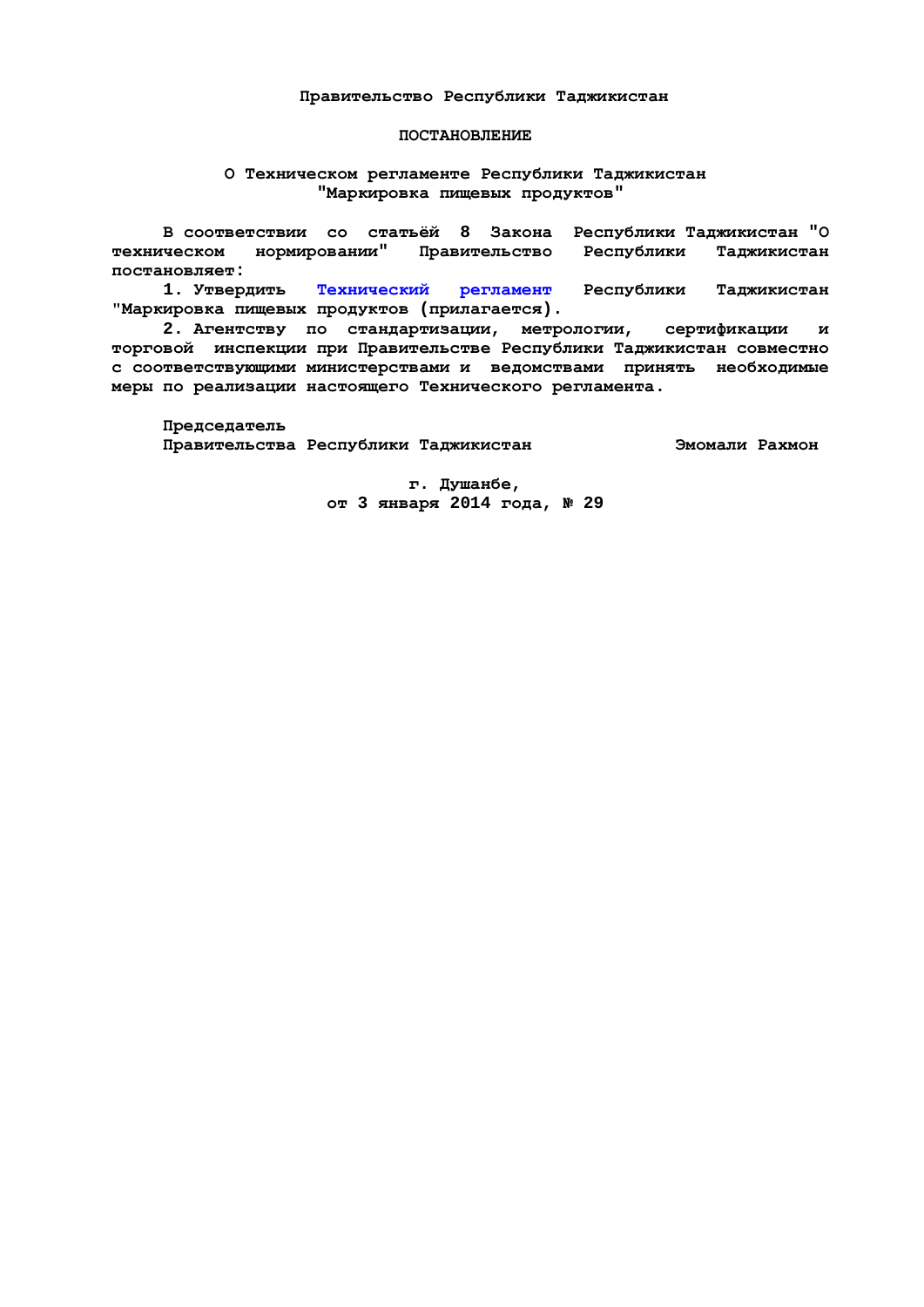Утвержден постановлением Правительства Республики Таджикистан от 3 января 2014 года, №29

## Технический регламент Республики Таджикистан "Маркировка пищевых продуктов"

#### 1. Общие требования

1. Настоящий технический регламент распространяется на выпускаемую в обращение на территории Республики Таджикистан пищевую продукцию в части ее маркировки. Настоящий технический регламент также устанавливает требования к пищевой продукции в части ее маркировки в целях предупреждения действий, вводящих в заблуждение потребителей относительно обеспечения реализации прав потребителей на достоверную информацию о пищевой продукции.

2. Настоящий технический регламент не распространяется на пищевую продукцию, производство которой осуществляется организациями общественного питания в процессе оказания услуг общественного питания для потребления на месте производства, а также на пищевую продукцию, производство которой осуществляется физическими лицами в личных подсобных хозяйствах не для целей осуществления предпринимательской деятельности.

3. При применении настоящего технического регламента должны учитываться дополнительные требования технических регламентов на отдельные виды пищевой продукции в части ее маркировки, не противоречащие настоящему техническому регламенту.

#### 2. Основные термины

4.В настоящем техническом регламенте применяются следующие термины и их определения:

- маркировка пищевой продукции - информация о пищевой продукции, нанесенная в виде надписей, рисунков, знаков, символов, иных обозначений или их комбинаций на потребительскую упаковку,<br>транспортную упаковку или на иной вид носителя информации, транспортную упаковку или на иной прикрепленного к потребительской упаковке или к транспортной упаковке, или помещенного в них либо прилагаемого к ним;

- этикетка - носитель информации, на которую наносится маркировка и которая прикрепляется к потребительской упаковке или транспортной упаковке, в том числе путем наклеивания;

- дата изготовления пищевой продукции - дата окончания технологического процесса производства пищевой продукции;

- информация об отличительных признаках пищевой продукции сведения о пищевой продукции, которые свидетельствуют о наличии свойств пищевой продукции, позволяющих отличить ее от другой пищевой продукции (в том числе о пищевой ценности, месте происхождения, составе, иных свойствах);

- листок - вкладыш - носитель информации, на который наносится маркировка и который помещается в потребительскую упаковку или транспортную упаковку либо прилагается к потребительской упаковке или к транспортной упаковке;

- потребитель - физическое или юридическое лицо, имеющее намерение заказать или приобрести либо заказывающее, приобретающее или использующее товары (работы, услуг) исключительно для личных, семейных, домашних и иных нужд, не связанных с осуществлением предпринимательской деятельности;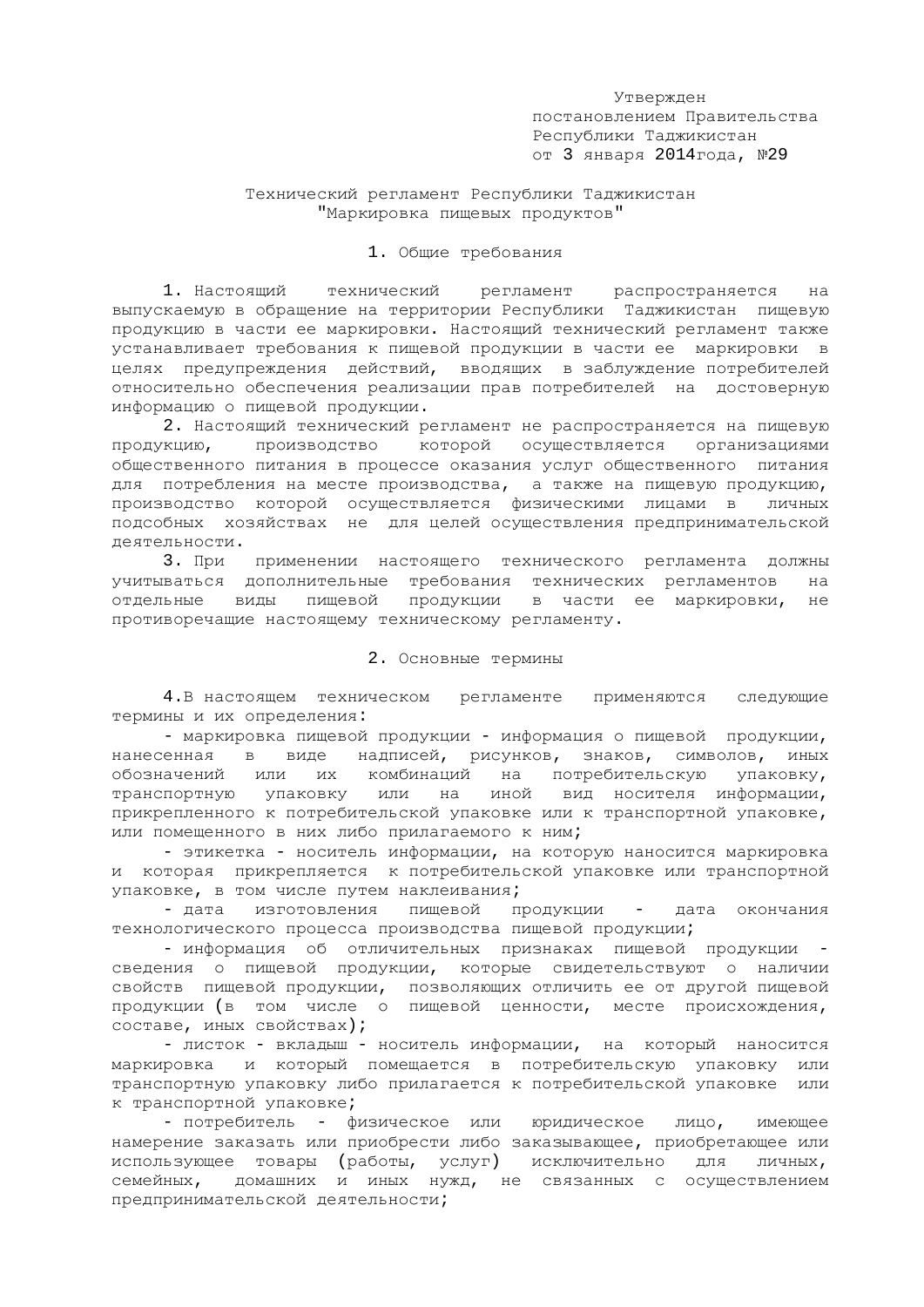- придуманное название пищевой продукции - слово или словосочетание, которые могут дополнять наименование пищевой продукции. Придуманное название пищевой продукции может не отражать ее потребительские свойства и не должно заменять собой наименование пищевой продукции;

- упакованная пищевая продукция - пищевая продукция, помещенная в потребительскую упаковку.

3. Требования к маркировке пищевой продукции

5. Требования к маркировке упакованной пищевой продукции Маркировка упакованной пищевой продукции должна содержать следующие сведения:

- наименование пищевой продукции;

- состав пищевой продукции, за исключением случаев, предусмотренным пунктом 23 раздела 6 и если иное не предусмотрено техническими регламентами Республики Таджикистан на отдельные виды пищевой продукции;

- количество пищевой продукции;

- дату изготовления пищевой продукции;

- срок годности пищевой продукции;

- условия хранения пищевой продукции, которые установлены изготовителем или предусмотрены техническими регламентами Республики Таджикистан на отдельные виды пищевой продукции. Для пищевой продукции, качество и безопасность которой изменяется после вскрытия упаковки, защищавшей продукцию от порчи, указывают также условия хранения после вскрытия упаковки;

- наименование и место нахождения изготовителя пищевой продукции или фамилия, имя, отчество и место нахождения индивидуального предпринимателя - изготовителя пищевой продукции (далее - наименование ъ<br>и место нахождения изготовителя), а также в случаях, установленных настоящим техническим регламентом Республики Таджикистан, наименование и место нахождения уполномоченного изготовителем лица, наименование и место нахождения организации-импортера или фамилия, имя, отчество и место нахождения индивидуального предпринимателя-импортера (далее -наименование и место нахождения импортера);

- рекомендации и ограничения по использованию, в том числе приготовлению пищевой продукции в случае, если ее использование без данных рекомендаций или ограничений затруднено, либо может причинить вред здоровью потребителей, их имуществу, привести к снижению или утрате вкусовых свойств пищевой продукции;

- показатели пищевой ценности пищевой продукции с учетом положений раздела II;

- сведения о наличии в пищевой продукции компонентов, полученных с применением генно-модифицированных организмов (далее - ГМО);

- маркировка пищевых продуктов осуществляется без получения разрешительных документов.

6. Предусмотренная пунктом 5 настоящего раздела нанесенная в виде надписей маркировка упакованной пищевой продукции должна быть нанесена на государственном языке и на языке государств заказчика. Нанесенная информация для потребителя на упаковке и текст в маркировке импортной пищевой продукции выпускаемой в обращение на территории Республики Таджикистан должна быть, в том числе на таджикском языке.

7. В маркировке упакованной пищевой продукции должны быть указаны дополнительные сведения, в том числе сведения о документе, в соответствии с которым произведена и может быть идентифицирована пищевая продукция, придуманное название пищевой продукции, товарный знак, сведения об обладателе исключительного права на товарный знак,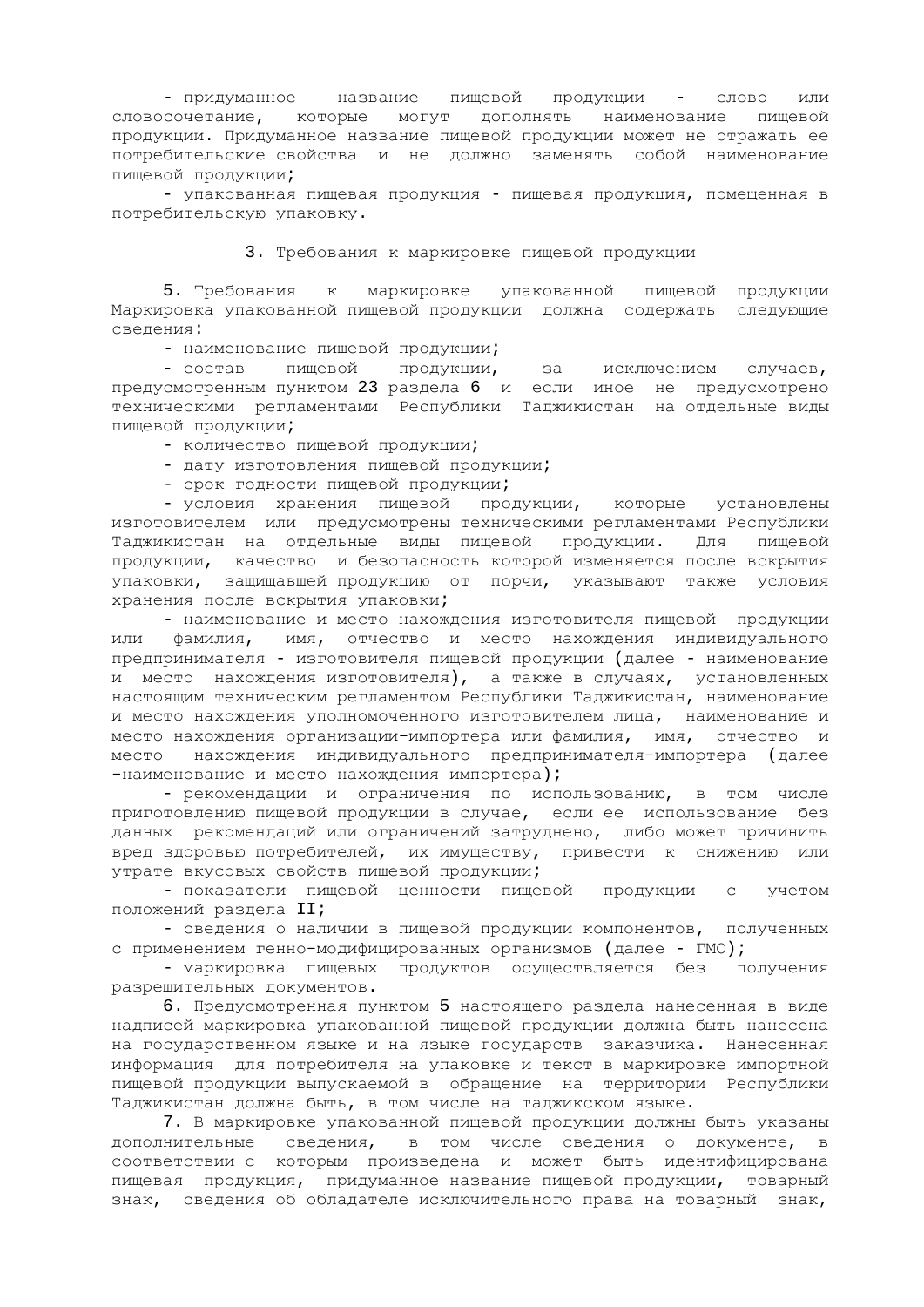наименование места происхождения пищевой продукции, наименование и место нахождения лицензиара, знаки систем добровольной сертификации.

8. Дополнительные требования к маркировке упакованной пищевой продукции, не противоречащие требованиям настоящего технического регламента, могут быть установлены в технических регламентах Республики Таджикистан на отдельные виды пищевой продукции.

9. Безалкогольные напитки, содержащие кофеин в количестве, превышающем 150 мг/л, и (или) лекарственные растения и их экстракты в количестве, достаточном для обеспечения тонизирующего эффекта на организм человека, должны маркироваться надписью "Не рекомендуется употребление детьми в возрасте до 18 лет, при беременности и кормлении грудью, а также лицами, страдающими повышенной нервной возбудимостью, бессонницей, артериальной гипертензией".

## 4. Общие требования к маркировке пищевой продукции, помещенной в транспортную упаковку

10. Маркировка транспортной упаковки, в которую помещена пищевая продукция, должна содержать следующие сведения:

- наименование пищевой продукции;
- количество пищевой продукции;
- дату изготовления пищевой продукции;
- срок годности пищевой продукции;
- условия хранения пищевой продукции;

- сведения, позволяющие идентифицировать партию пищевой продукции (например, номер партии);

- наименование и место нахождения изготовителя пищевой продукции или фамилию, имя, отчество и место нахождения индивидуального предпринимателя - изготовителя пищевой продукции.

11. В случае если в транспортную упаковку помещена пищевая продукция без потребительской упаковки, предназначенная изготовителем для дальнейшей фасовки (конфеты, сахар-песок и другая пищевая продукция), маркировка транспортной упаковки, в которую помещена такая пищевая продукция, должна соответствовать требованиям, предусмотренным пунктом 5 раздела 3.

12. Предусмотренная пунктом 10 раздела 4 нанесенная в виде надписей маркировка пищевой продукции, помещенной в транспортную упаковку, должна быть нанесена на государственном языке при наличии соответствующих требований в законодательстве Республики Таджикистан, за исключением случаев, указанных в пункте 59 раздела 10.

13. В случае, если маркировка, предусмотренная пунктом 5 раздела 3 и нанесенная на потребительскую упаковку пищевой продукции, помещенную в транспортную упаковку, может быть доведена до сведения потребителей такой продукции без нарушения целостности транспортной упаковки, указанную маркировку допускается не наносить на транспортную νπaκoвκy.

14. В маркировке пищевой продукции, помещенной в транспортную упаковку, могут быть указаны дополнительные сведения, в том числе сведения о документе, в соответствии с которым произведена и может быть идентифицирована пищевая продукция, придуманное название пищевой продукции, товарный знак, сведения об обладателе исключительного права на товарный знак, наименование места происхождения пищевой продукции, наименование и место нахождения лицензиара, знаки систем добровольной сертификации.

15. Дополнительные требования к маркировке пищевой продукции, упакованной в транспортную упаковку, не противоречащие требованиям настоящего технического регламента, могут быть установлены в технических регламентах Республики Таджикистан на отдельные виды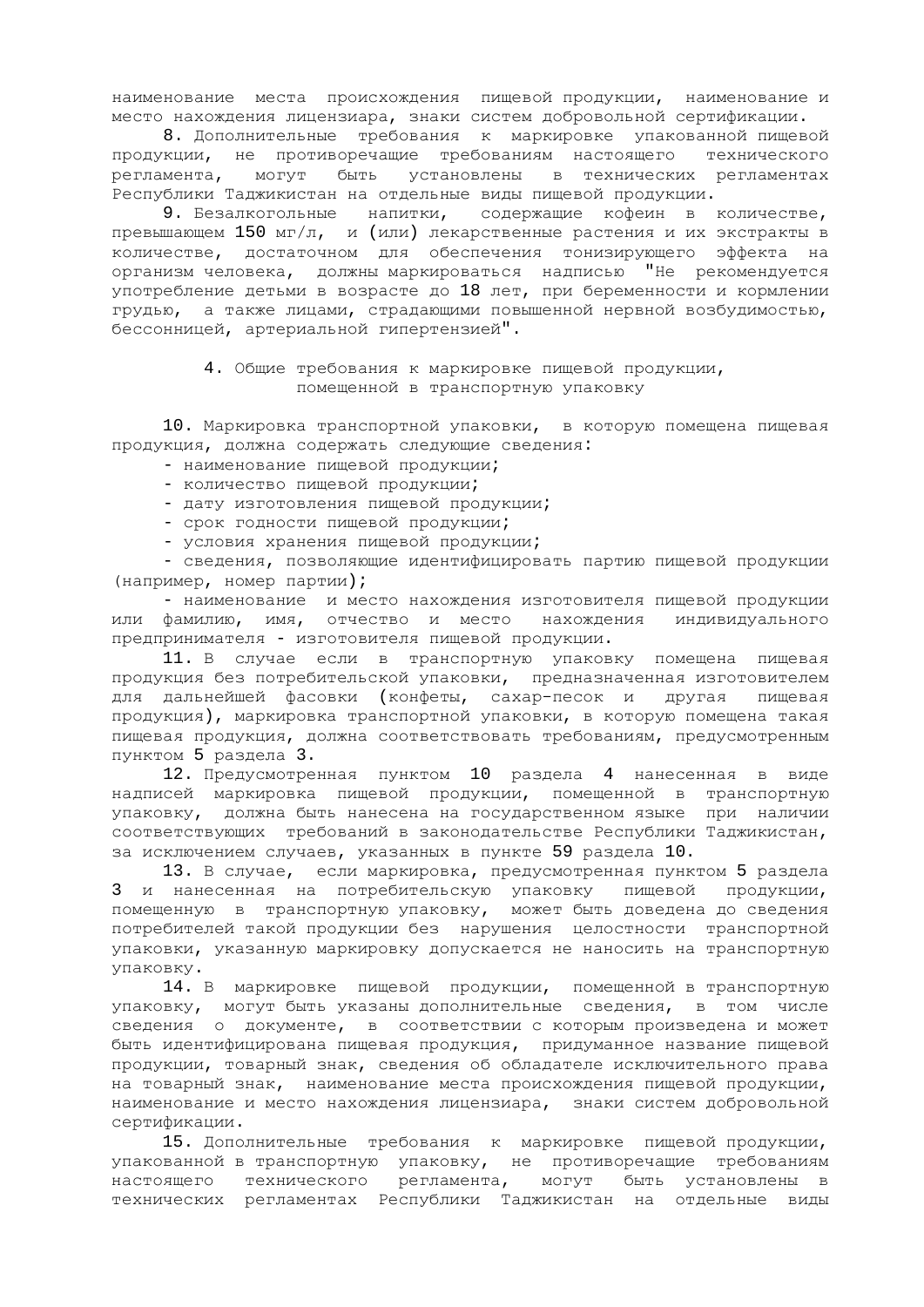пищевой продукции.

## 5. Общие требования к формированию наименования пищевой продукции

16. Наименование пищевой продукции, указываемое в маркировке, должно позволять относить продукцию к пищевой продукции, достоверно ее характеризовать и позволять отличать ее от другой пищевой продукции.

17. При вступлении в силу технических регламентов Республики Таджикистан на отдельные виды пищевой продукции наименование пищевой продукции должно соответствовать их требованиям.

18. Информацию о физических свойствах и специальных способах обработки пищевой продукции (восстановленная, копченая, маринованная, молотая, обработанная ионизирующим излучением, сублимированная пищевая продукция и подобная информация о ней) включают в наименование пищевой продукции или располагают в непосредственной близости от наименования, если отсутствие такой информации может ввести в заблуждение потребителя (приобретателя). Требования к такой информации в отношении отдельных видов пищевой продукции устанавливаются техническими регламентами Республики Таджикистан на отдельные виды пищевой продукции.

19. Не допускается в наименовании пищевой продукции указывать компоненты, если они или продукты их переработки не входят в состав пищевой продукции.

20. В случае, если в составе пищевой продукции используется ароматизатор, наименование компонента, замененного этим ароматизатором и не входящего в состав пищевой продукции, допускается включать в наименование пищевой продукции с использованием слов: со вкусом или с ароматом.

21. Дополнительные требования к указанию наименования пищевой продукции, не противоречащие требованиям настоящего технического регламента, могут быть установлены в технических регламентах Республики Таджикистан на отдельные виды пищевой продукции.

22. При соответствии маркировки пищевых продуктов настоящим техническим регламентом, а также других технических регламентов Республики Таджикистан на отдельные виды пищевой продукции, пищевые продукции выпускаются в обращение.

#### 6. Общие требования к указанию в маркировке состава пищевой продукции

23. Входящие в состав пищевой продукции компоненты указываются в порядке убывания их массовой доли на момент производства пищевой продукции, если иное не установлено требованиями технических регламентов Республики Таджикистан на отдельные виды пищевой продукции. Непосредственно перед указанием данных компонентов должна размещаться надпись "Состав".

24. При наличии в пищевой продукции составного компонента (состоящего из двух и более компонентов) в составе пищевой продукции указывается с соблюдением требований пункта 5 раздела 3 перечень всех компонентов, входящих в состав такого составного компонента, или указывается составной компонент с дополнением к нему в скобках компонентов в порядке убывания их массовой доли. В случае, если массовая доля составного компонента составляет 2 и менее процента, допускается не указывать входящие в него компоненты, за исключением пищевых добавок, ароматизаторов и входящих в их состав пищевых добавок, биологически активных веществ и лекарственных растений, компонентов, полученных с применением ГМО и компонентов, указанных в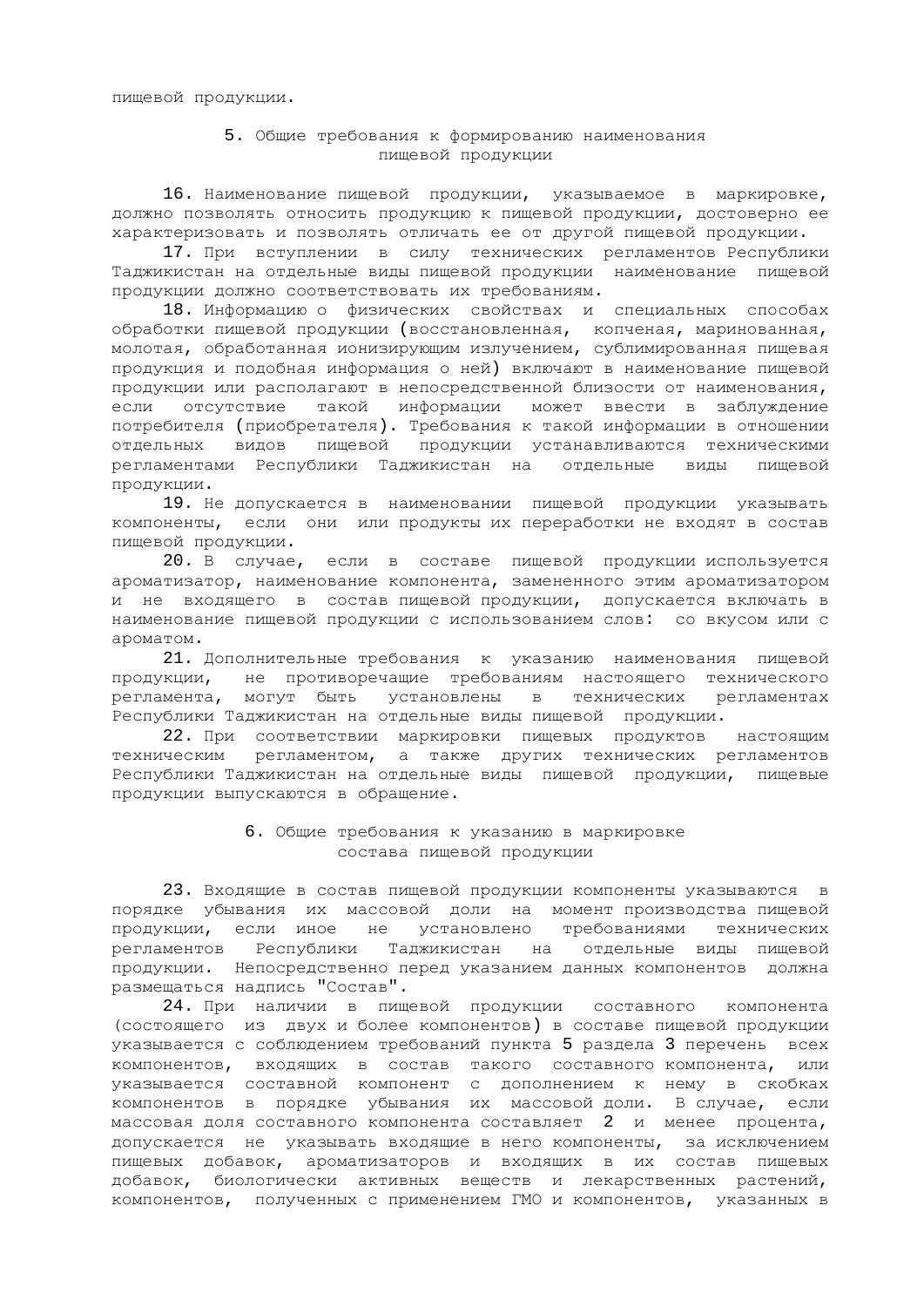пункте 36 настоящего раздела.

25. В случае содержания в пищевой продукции компонентов, массовая доля которых составляет 2 и менее процента, допускается указывать их в любой последовательности после компонентов массовая доля которых составляет более чем 2 процента, если иное не установлено техническими регламентами на отдельные виды пищевой продукции.

26. Наименование компонента, представляющего собой пищевой продукт, указывается в составе пищевой продукции в соответствии с -<br>требованиями раздела 5. Наименования компонентов, предусмотренных приложением 1 к настоящему техническому регламенту, могут указываться в составе пищевой продукции под наименованиями соответствующих видов пищевой продукции, за исключением случаев, если наименования таких компонентов использованы в наименовании пищевой продукции.

27. При наличии в пищевом продукте ароматизатора маркировка состава-должна содержать слово "ароматизатор". Придуманное название пищевой продукции в отношении ароматизаторов в составе пищевой продукции допускается не указывать.

28. При наличии пищевой добавки в составе пищевой продукции должно быть указано функциональное (технологическое) назначение (регулятор кислотности, стабилизатор, эмульгатор, другое функциональное (технологическое) назначение) и наименование пищевой добавки, которое может быть заменено индексом пищевой добавки согласно Международной цифровой системе (INS) или Европейской цифровой системе (Е). Если пищевая добавка имеет различное функциональное назначение, указывается функциональное назначение, соответствующее цели ее использования. Двуокись углерода, используемую в качестве компонента при производстве пищевой продукции, не требуется указывать в составе пищевой продукции при включении в маркировку пищевой продукции надписи "Газированная" или аналогичной.

29. Состав пищевой продукции не требуется указывать в отношении:

- свежих фруктоз (включая ягоды) и овощей (включая картофель), которые не очищены от кожуры, не нарезаны или не обработаны подобным cnocoбom;

- уксуса, полученного из одного вида продовольственного сырья (без добавления других компонентов);

- пищевой продукции, состоящей из одного компонента, при условии, что наименование пищевой продукции позволяет установить наличие этого компонента.

30. За исключением случая, указанного в пункте 36 настоящего раздела, не откосятся к компонентам и не подлежат указанию в составе пищевой продукции:

- вещества, которые в процессе производства пищевой продукции удаляются из указанных в составе пишевой продукции компонентов и на последующем этапе технологического процесса производства добавляются в пищевую продукцию без превышения количества этих исходных веществ;

- вещества, входящие в состав одного или нескольких компонентов и не изменяющие свойств пищевой продукции, содержащей такие компоненты;

- технологические вспомогательные средства, используемые при производстве конкретной пищевой продукции;

- вещества, которые входят в состав ароматизаторов или пищевых добавок в качестве растворителей, носителей вкусоароматических Bemects.

31. Вода может не указываться в составе пищевой продукции в случаях, если она:

- используется в процессе производства пищевой продукции для восстановления концентрированной, стущенной или сухой пищевой продукции;

- входит в состав жидкого компонента (в том числе бульона,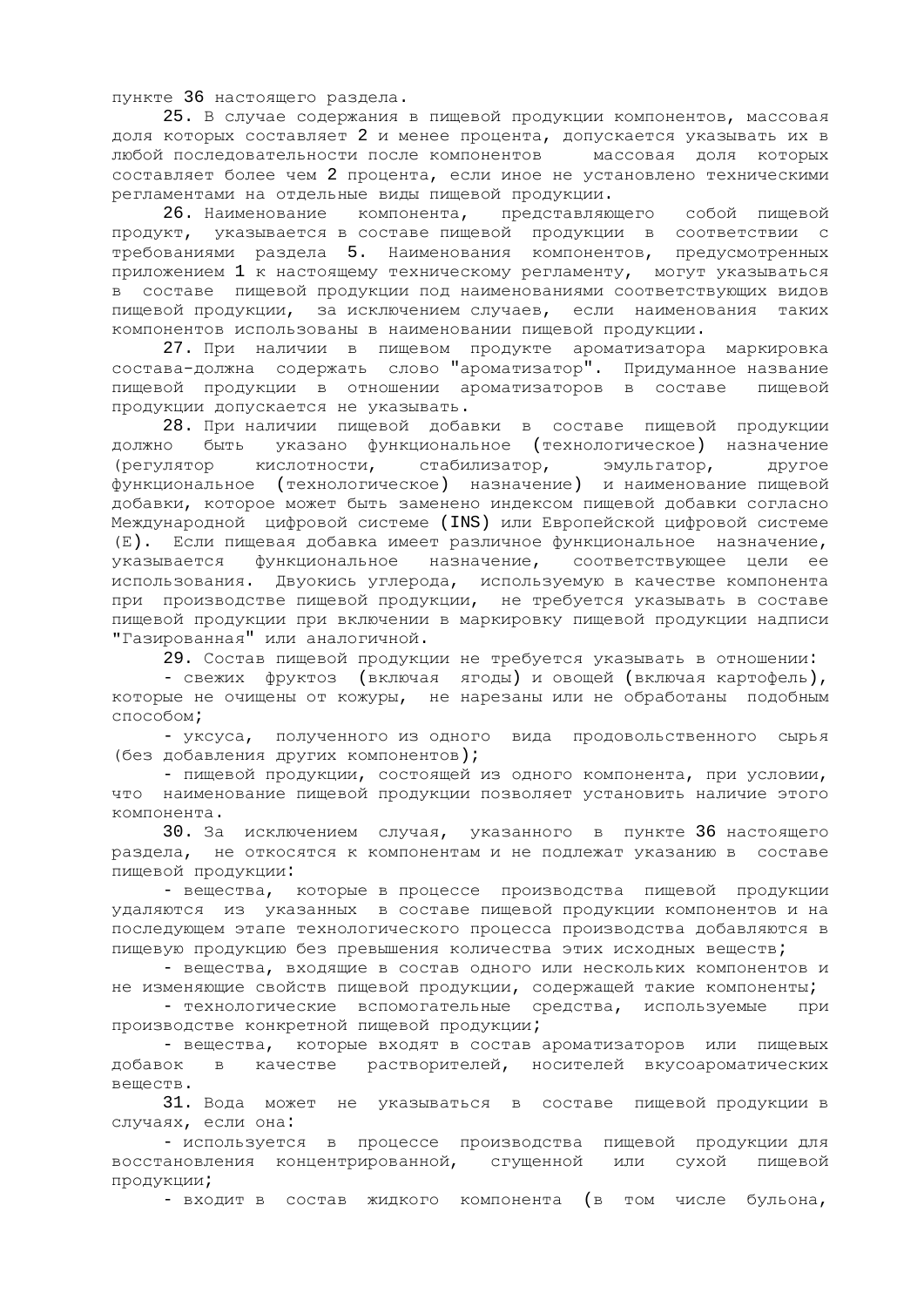маринада, рассола, сиропа, тузлука), указанного в составе пищевой продукции.

32. Компоненты, которые в процессе производства пищевой продукции были восстановлены из концентрированной, сгущенной или сухой пищевой продукции, допускается указывать в соответствии с их массовой долей после их восстановления.

33. Фрукты (включая ягоды), овощи (включая картофель), орехи, злаки, грибы, пряности, специи, входящие в соответствующие смеси и существенно не различающиеся по массовой доле, могут указываться в составе пищевой продукции в любой последовательности с указанием записи "в изменяемых соотношениях".

34. Маркировка пищевой продукции, в состав которой входят подсластители-сахароспирты, непосредственно после указания состава пищевой продукции должна дополняться надписью: Содержит подсластитель (подсластители). При чрезмерном употреблении может (могут) оказывать слабительное действие.

35. Компоненты (в том числе пищевые добавки, ароматизаторы), биологически активные добавки, употребление которых может вызвать аллергические реакции или противопоказано при отдельных видах заболеваний и которые приведены в пункте 36 настоящего раздела, указываются в составе пищевой продукции независимо от их количества.

36. К наиболее распространенным компонентам, употребление которых может вызвать аллергические реакции или противопоказано при отдельных видах заболеваний, относятся:

- арахис, орехи продукты их переработки;

- аспартам и аспартам-ацесульфама соль;

- горчица и продукты ее переработки;

- диоксид серы и сульфиты, если их общее содержание составляет более 10 миллиграммов на один килограмм или 10 миллиграммов на один литр в пересчете на диоксид серы;

- злаки, содержащие глютен, и продукты их переработки;

- кунжут и продукты его переработки;

- люпин и продукты его переработки;

- моллюски, ракообразные продукты их переработки;

- молоко и продукты его переработки (в том числе лактоза);

- рыба и продукты ее переработки (кроме рыбного желатина, используемого в, качестве основы в препаратах, содержащих витамины и каротиноиды);

- сельдерей и продукты его переработки;

- соя и продукты ее переработки;

- яйца и продукты их переработки.

37. Сведения об аллергенных свойствах компонентов, определенных в пункте 36 настоящего раздела, не требуется указывать в маркировке пищевой продукции, за исключением сведений об аспартаме и аспартам-ацесульфама соли, в случае использования которых при αυπαρταπ απουγνώφαπα συνάλι στους του του του στους του στου του του.<br>Προизводстве пищевой продукции после указания ее состава должна размещаться надпись "Содержит источник фенилаланина".

38. Для пищевой продукции, содержащей в своем составе зерновые компоненты, после указания состава продукта допускается размещать надпись "Не содержит глютена", в случае, если не использовались зерновые компоненты, содержащие глютен, или глютен был удален.

39. В случаях, если определенные в пункте 36 настоящего раздела компоненты не использовались при производстве пищевой продукции, но их наличие в пищевой продукции полностью исключить невозможно, информация о возможном наличии таких компонентов размещается непосредственно после указания состава пищевой продукции.

40. Для пищевых продуктов, содержащих красители (азорубин Е 122 желтый хинолиновый E104, желтый "солнечный закат" FCF E110, красный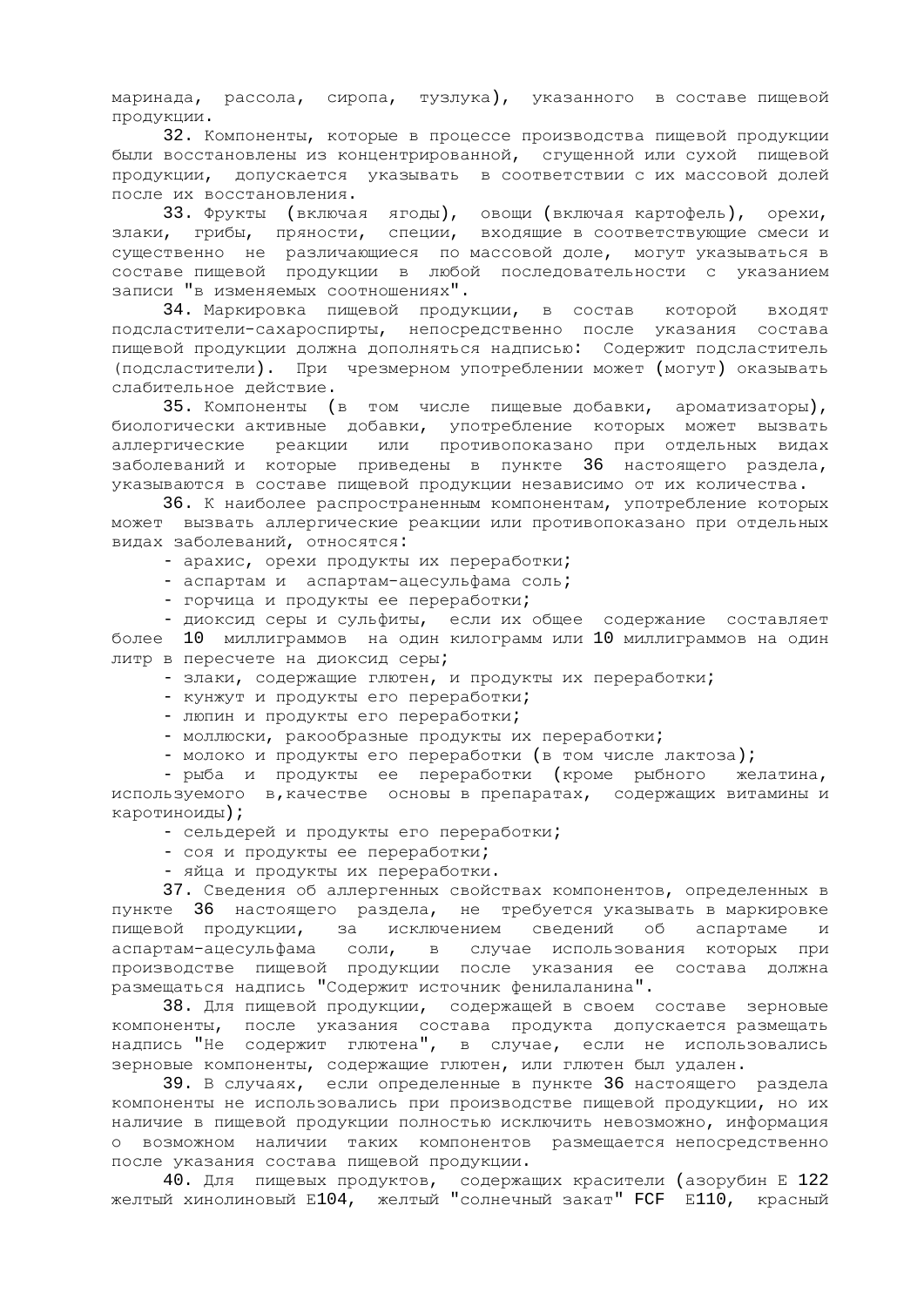очаровательный АС E129, понсо 4R E124 и тартразин E102) должна наноситься предупреждающая надпись: Содержит краситель (красители), который (которые) может (могут) оказывать отрицательное влияние на активность и внимание детей.

Исключение составляют алкогольные напитки и пищевые продукты, в которых указанные красители используются для маркировки продуктов убоя и мясной продукции либо для маркировки или декоративного окрашивания яиц.

#### 7. Общие требования к указанию в маркировке количества упакованной пищевой продукции

41. Количество упакованной пищевой продукции указывается в маркировке этой продукции в единицах объема (миллилитрах, сантилитрах или литрах), массы (граммах или килограммах) или счета (штуках). При этом допускается использовать сокращенные наименования данных единиц. Массу или объем яиц, фруктов, овощей, продаваемых поштучно, допускается не указывать.

42. Выбор величины для указания количества упакованной пищевой продукции, за исключением пищевой продукции, продаваемой поштучно, осуществляется с учетом следующих правил, если иное не установлено техническими регламентами Республики Таджикистан на отдельные виды пищевой продукции:

- если пищевая продукция жидкая, то указывается ее объем;

- если пищевая продукция пастообразная, вязкая или вязкопластичной консистенции, то указывается, либо ее объем, либо Macca;

- если пищевая продукция твердая, сыпучая, является смесью твердого и жидкого вещества, то указывается ее масса.

Допускается одновременное использование двух величин для указания количества пищевой продукции, например масса и количество штук, масса и объем.

43. Указание количества пищевой продукции в групповой упаковке необходимо осуществлять следующим образом:

- если пищевая продукция одного наименования упакована в несколько потребительских упаковок, то на групповой упаковке пищевой<br>продукции указываются общее количество продукции и число продукции указываются общее количество продукции и число потребительских упаковок;

- если свойства групповой упаковки для упакованной пищевой продукции позволяют хорошо видеть сведения о количестве пищевой продукции и легко подсчитать число потребительских упаковок, то на групповой упаковке допускается их не указывать;

- если упакованная пищевая продукция состоит из нескольких потребительских упаковок с продукцией разных видов и наименований и (или) отдельных изделий различных наименований, то на групповой упаковке упакованной пищевой продукции указывают наименование и количество продукции каждой потребительской упаковки и (или) наименование, количество штук либо массу каждого изделия.

44. Количество пищевой продукции, помещенной в транспортную упаковку, указывается в единицах объема (миллилитрах, сантилитрах или литрах) или массы (граммах или килограммах) либо в количестве упаковочных единиц в транспортной упаковке (штуки) с указанием количества пищевой продукции, помешенной в каждую упаковочную единицу. При этом допускается использовать сокращенные наименования данных елиниц.

45. В случае, если пищевая продукция помещена в жидкую среду, например воду, водные растворы сахара, водные растворы пищевых кислот, водные растворы соли, рассолы, уксус, фруктовые или овоыные соки,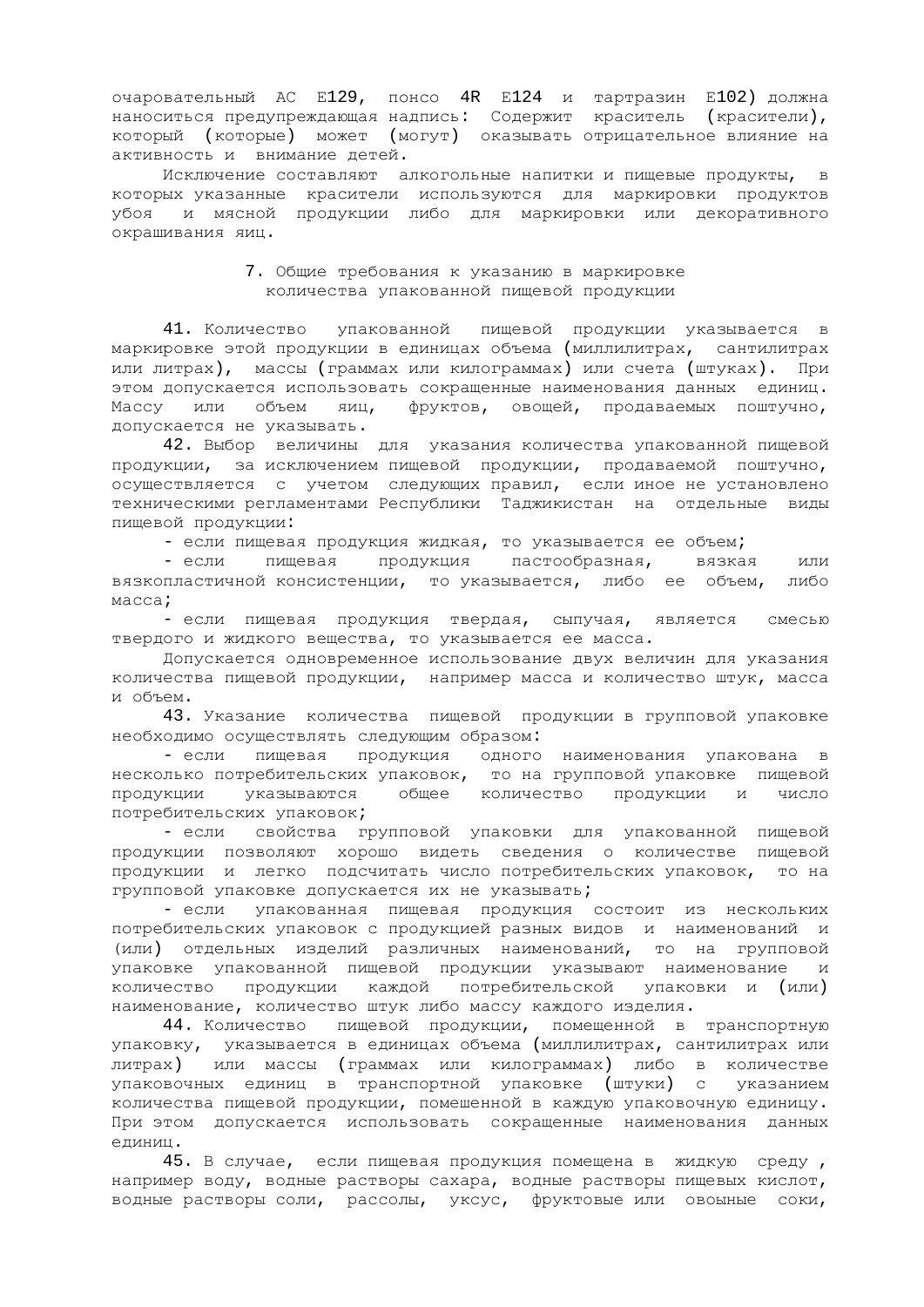наряду с указанием объема или массы пищевой продукции вместе с жидкой средой должны быть указаны дополнительно объем или масса пищевой продукции, помещенной в жидкую среду. Данное требование распространяется также на пищевую продукцию, помещенную в жидкую среду с последующим замораживанием.

46. Не допускается неопределенное указание количества упакованной пищевой продукции и указание диапазона значений количества упакованной пищевой продукции.

#### 8. Общие требования к указанию в маркировке даты изготовления пищевой продукции

47. Указание в маркировке пищевой продукции даты ее изготовления в зависимости от срока ее годности осуществляется с использованием следующих слов:

- "дата изготовления" с указанием часа, числа, месяца при сроке годности до 72 часов;

- "дата изготовления" с указанием числа, месяца, года при сроке годности от 72 часов до трех месяцев;

-"дата изготовления" с указанием месяца, года или числа, месяца, года при сроке годности три месяца и более;

- "год изготовления" - для сахара.

48. После слов "дата изготовления" указывается дата изготовления пищевой продукции или место нанесения этой даты на потребительскую упаковку.

49. Слова "дата изготовления" в маркировке пищевой продукции могут быть заменены словами "дата производства" или аналогичными по смыслу словами.

50. В технических регламентах Республики Таджикистан на отдельные виды пищевой продукции вместо слов "дата изготовления" могут быть установлены иные понятия, определяющие дату окончания технологического процесса производства отдельных видов пищевой продукции, например дата розлива напитков, дата сортировки яиц, год урожая сельскохозяйственных культур, год сбора дикорастущих фруктов, орехов, продукции пчеловодства.

Дополнительные требования к указанию даты изготовления пищевой продукции, не противоречащие требованиям настоящего технического регламента, могут быть установлены в технических регламентах Республики Таджикистан на отдельные виды пищевой продукции.

#### 9. Общие требования к указанию в маркировке срока годности пищевой продукции

51. Указание в маркировке пищевой продукции срока ее годности осуществляется с использованием следующих слов:

- "годен до" с указанием часа, числа, месяца при сроке ее годности до 72 часов;

- "годен до" с указанием числа, месяца, года при сроке ее годности от 72 часов до трех месяцев;

- "годен до конца" с указанием месяца, года или "годен до" с указанием числа, месяца, года при сроке ее годности не менее трех Mecaueb.

52. В целях указания срока годности пищевой продукции может использоваться слово "годен" с указанием количества суток, месяцев или лет либо при сроке годности до 72 часов слово "годен" с указанием количества часов.

53. После слов "годен до", "годен", "годен до конца" указывается или срок годности пищевой продукции, или место нанесения этого срока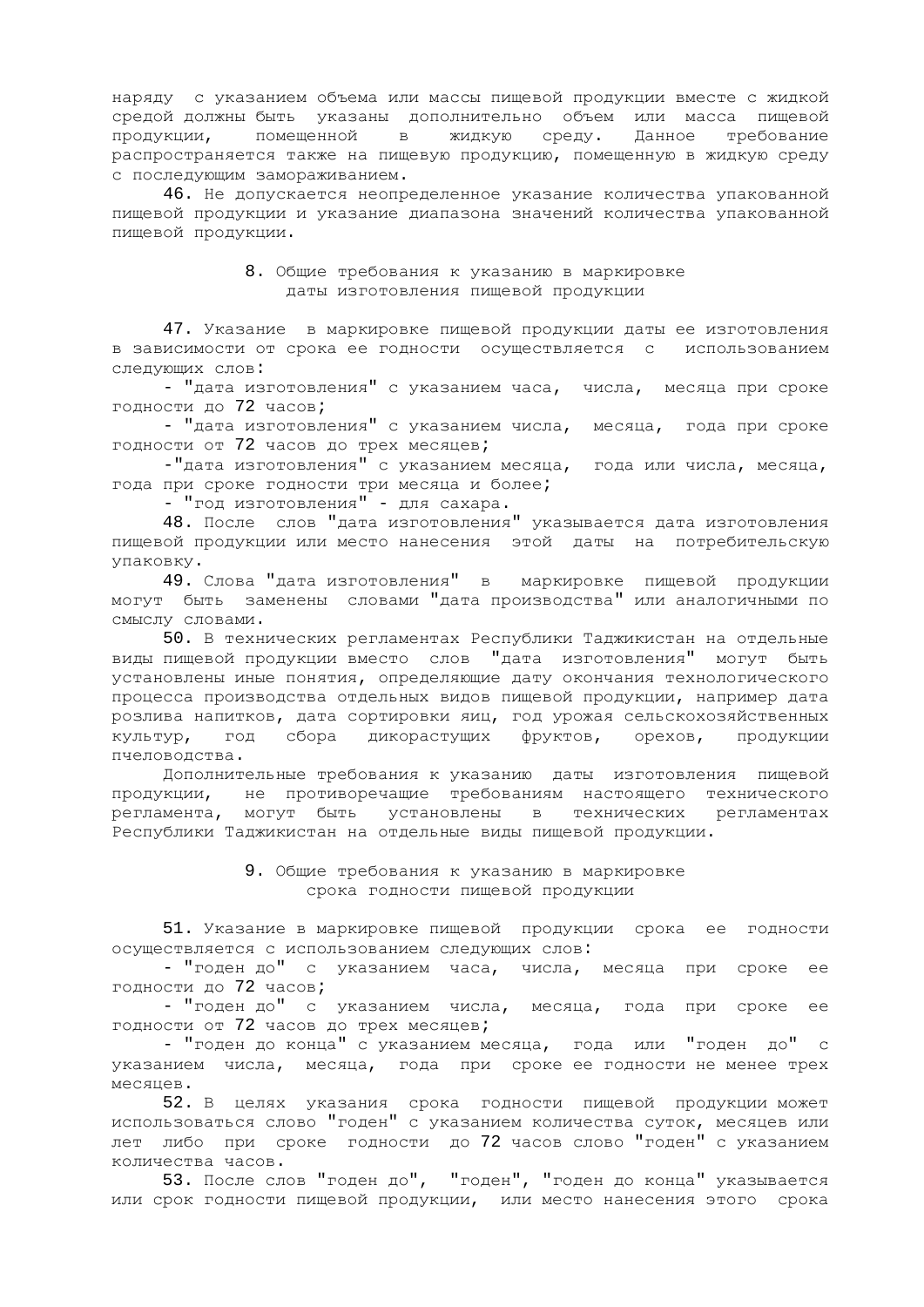на упаковку.

54. Маркировка пищевой продукции, в отношении которой изготовителем устанавливается неограниченный срок годности, должна дополняться надписью "Срок годности не ограничен при соблюдении условий хранения".

55. Слова "годен до", "годен", "годен до конца" в маркировке пищевой продукции могут быть заменены словами "срок годности", "употребить до" или аналогичными по смыслу словами.

-<br>56. Дополнительные требования к указанию срока годности пищевой продукции, не противоречащие требованиям настоящего технического регламента, могут быть установлены в технических регламентах Республики Таджикистан на отдельные виды пищевой продукции.

# 10. Общие требования к указанию в маркировке наименования и места нахождения изготовителя пищевой продукции, уполномоченного изготовителем лица, импортера

57. Наименование и место нахождения изготовителя пищевой продукции указываются в маркировке пищевой продукции. Место нахождения изготовителя пищевой продукции определяется местом государственной регистрации организации или индивидуального предпринимателя.

58. В информации, предоставляемой потребителю (приобретателю), следует использовать официально зарегистрированное наименование и место нахождения (адрес, включая область или название города) изготовителя. При несовпадении с адресом изготовителя также указывают адрес(а) производств(а) и лица, уполномоченного изготовителем на принятие претензий от потребителей (приобретателей) на ее территории (при наличии).

59. Информацию о наименовании места нахождения изготовителя пищевой продукции, поставляемой нз других стран, допускается указывать буквами латинского алфавита и арабскими цифрами или на государственных языках страны по месту нахождения изготовителя пищевой продукции при условии указания места нахождения изготовителя пищевой продукции, в том числе на таджикском языке.

60. В маркировке пищевой продукции, производство которой осуществляется несколькими изготовителями, могут быть указаны наименование и место нахождения каждого изготовителя при условии, что способ доведения до потребителей (приобретателей) информации о каждом изготовителе, например использование букв, цифр, символов, выделений шрифтом иного начертания, должен позволять однозначно определять изготовителя конкретной пищевой продукции.

61. Продукты, упакованные не в месте их изготовления (за исключением случаев упаковывания пищевой. продукции в потребительскую упаковку организациями розничной торговли), должны содержать предусмотренную пунктом 57 настоящего раздела информацию об изготовителе и юридическом лице или индивидуальном предпринимателе, осуществляющих упаковывание пищевой продукции не в месте ее изготовления для ее последующей реализации или по заказу другого юридического лица или индивидуального предпринимателя.

62. Если у изготовителя имеется уполномоченное изготовителем лицо, наименование и место нахождения такого уполномоченного изготовителем лица должны быть указаны в маркировке пищевой продукции.

63. В маркировке пищевой продукции, поставляемой из других стран, указывается наименование и место нахождения импортера.

> 11. Общие требования к указанию в маркировке пищевой ценности пищевой продукции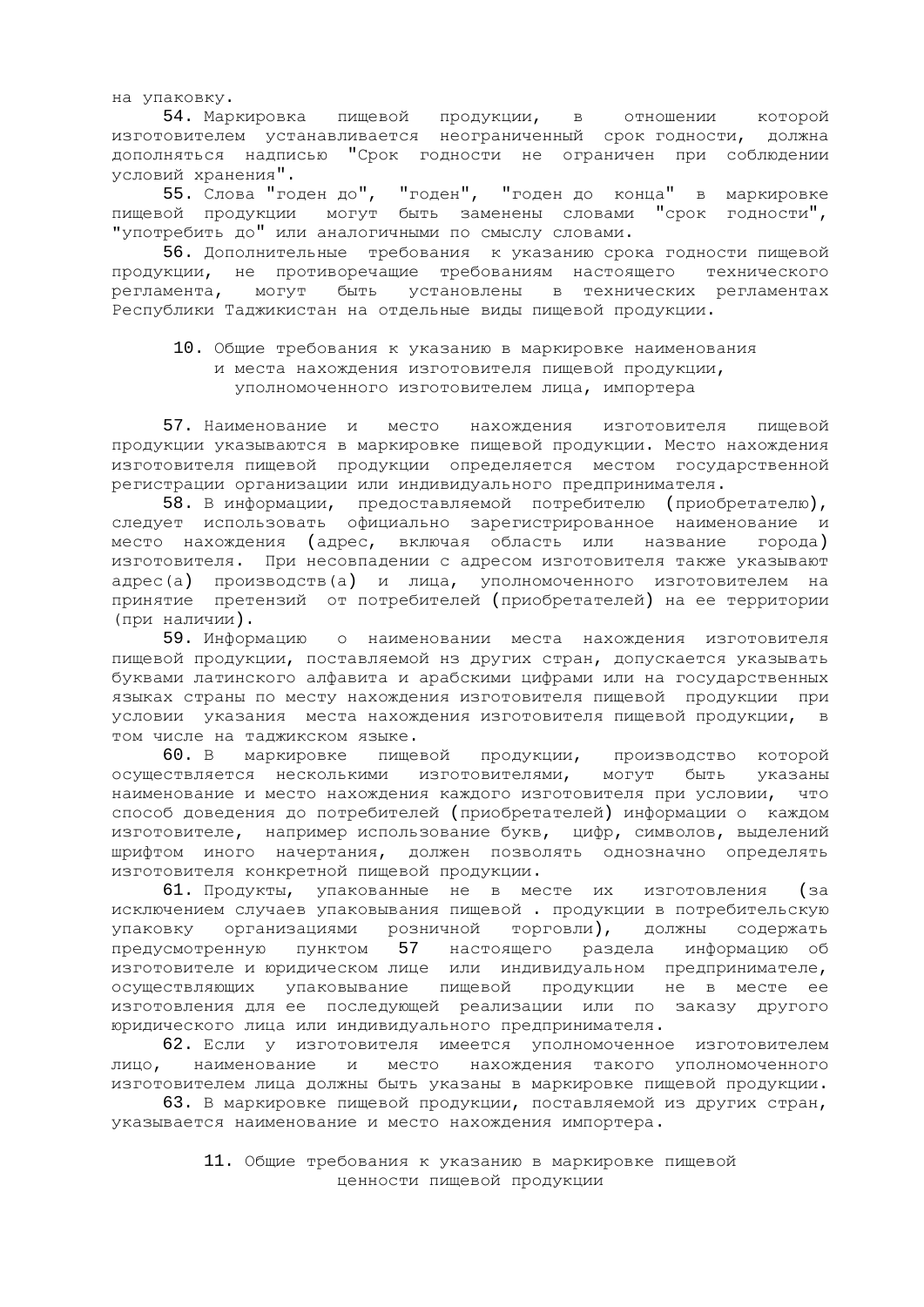64. Пищевая ценность пищевой продукции, указываемая в ее маркировке, включает следующие показатели:

- энергетическую ценность (калорийность);
- количество белков, жиров, углеводов;
- количество витаминов к минеральных веществ.

65. Пищевая ценность ароматизаторов, жевательной резинки, кофе, природной минеральной воды, бутилированной питьевойводы, пищевых добавок, пищевой продукции в сыром виде (грибов, продуктов убоя продуктивных животных и птицы, рыбы, овощей (включая картофель), фруктов (включая ягоды)), поваренной соли, пряностей, специй, уксуса, чая может не указываться, если иное не установлено техническими регламентами Республики Таджикистан на данные виды пищевой продукции. Пищевая ценность других видов пищевой продукции может не указываться в случаях, предусмотренных техническими регламентами на отдельные виды пишевой продукции.

66. Пищевая ценность пищевой продукции должна быть приведена в расчете на 100 граммов или 100 миллилитров или на одну-порцию (определенное количество пищевой продукции, указанное в ее маркировке как одна порция при обязательном указании количества-такой порции) пищевой продукции.

67. Энергетическая ценность (калорийность) пищевой продукции должна быть указана в джоулях или калориях или в кратных пли дольных единицах указанных величин.

68. Количество пищевых веществ, в том числе белков, жиров, углеводов, в пищевой продукции должно быть указано в граммах или в кратных или дольных единицах указанных величин.

69. Количество витаминов и минеральных веществ в пищевой продукции должно быть указано в единицах величин Международной системы единиц (СИ) (миллиграммах или микрограммах) или в иныхединицах величин, допущенных к применению в соответствии с законодательством Республики Таджикистан в области обеспечения единства измерений.

70. Количество белков, жиров, углеводов и энергетическая ценность (калорийность) пищевой продукции должно указываться в отношении белков, жиров, углеводов и энергетической ценности (калорийности), для которых такое количество в 100 граммах или 100 миллилитрах либо в одной порции пищевой продукции (в случае приведения пищевой ценности в расчете на одну порцию) составляет 2 и более процента величин, отражающих среднюю суточную потребность взрослого человека в белках, жирах, углеводах и энергии. В иных случаях количество белков, жиров, углеводов и энергетическая ценность (калорийность) пищевой продукции могут указываться по усмотрению изготовителя.

71. Количество витаминов и минеральных веществ в пищевой продукции должно указываться в случае, если витамины и минеральные вещества добавлены в пищевую продукцию при ее производстве. В иных случаях количество витаминов и минеральных веществ в пищевой продукции может указываться в отношении витаминов и минеральных веществ, для которых такое количество в 100 граммах или 100 миллилитрах либо в одной порции пищевой продукции (в случае приведения пищевой ценности в расчете на одну порцию) составляет 5 и более процентов величин, отражающих среднюю суточную потребность взрослого человека в витаминах и минеральных веществах.

72. Величины, отражающие среднюю суточную потребность взрослого человека в белках, жирах, углеводах и энергии, в витаминах, минеральных и других веществах, определяются в соответствии с приложением 2 к настоящему техническому регламенту.

Для указания показателей пищевой ценности в маркировке пищевой продукции, указанных в пунктах 70, 71,72 настоящего раздела и предназначенной для отдельных категорий потребителей, расчет ведется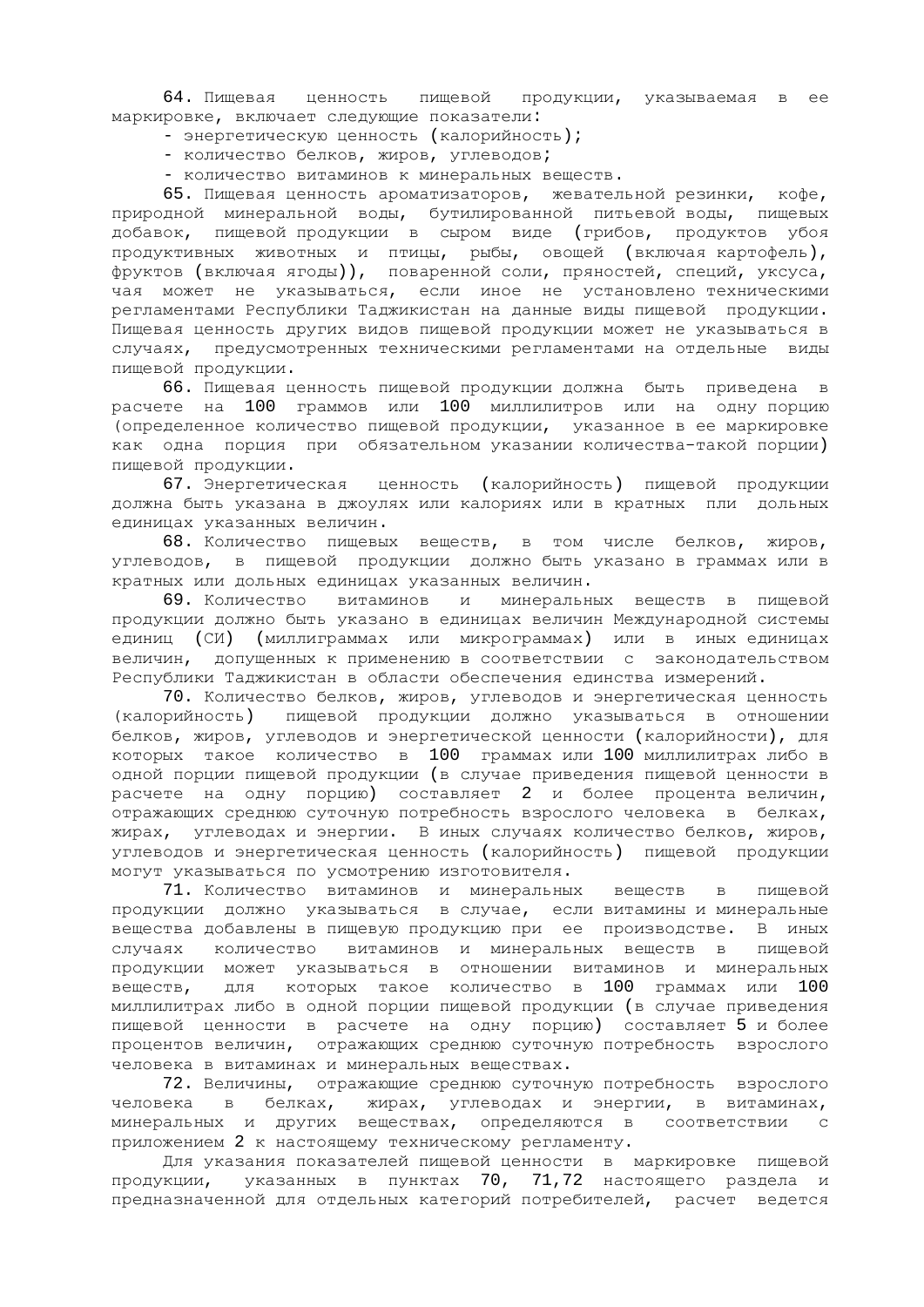по средней суточной потребности для этой категории потребителей.

73. Для биологически активных добавок к пище в отношении веществ, источником которых являются данные биологически активные добавки, а для обогащенной пищевой продукции - в отношении веществ, использованных для обогащения такой пищевой продукции, дополнительно должна быть указана пищевая ценность в процентном отношении к величинам, определенным в порядке, установленном пунктом 82 раздела 12.

74. Значения показателей пищевой ценности пищевой продукции. приготовление которой должно осуществляться потребителями, указываются в маркировке такой пищевой продукции без учета ее дальнейшего приготовления.

75. Показатели пищевой ценности пищевой продукции определяются изготовителем пищевой продукции аналитическим или расчетным путем.

76. При указании энергетической ценности (калорийности) пищевой продукции и содержания в ней белков, жиров, углеводов могут применяться правила округления значений показателей пищевой ценности пищевой продукции в соответствии с приложением 3 к настоящему техническому регламенту, если иное не установлено техническими регламентами Республики Таджикистан на отдельные виды пищевой продукции.

77. В отношении показателей пищевой ценности пищевой продукции маркировка может дополняться надписью: "Средние значения".

При определении энергетической ценности (калорийности) пищевой продукции должны использоваться коэффициенты пересчета основных пищевых веществ пищевой продукции в энергетическую ценность (калорийность) пищевой продукции в соответствии с приложением 4 к настоящему техническому регламенту.

78. При определении содержания углеводов в пищевой продукции учитывается их количество, содержащееся в пищевой продукции (за исключением пищевых волокон) и участвующее в обмене веществ в организме человека, а также количество подсластителей-сахароспиртов.

79. При определении количества витамина А и провитамина А используется переводной коэффициент из расчета, что один микрограмм ретинола или ретинолового эквивалента соответствует шести микрограммам бета-каротина.

80. Дополнительные требования к указанию пищевой ценности пищевой продукции, не противоречащие требованиям настоящего технического регламента, могут быть установлены в технических регламентах Республики Таджикистан на отдельные виды пищевой продукции.

## 12. Общие требования к указанию в маркировке информации об отличительных признаках пищевой продукции

81. Информация об отличительных признаках пищевой продукции указывается при маркировке на добровольной основе.

82. Информация об отличительных признаках пищевой продукции, в том числе об отсутствии в пищевой продукции компонентов, полученных из ГМО (или) с использованием ГМО, должна быть подтверждена ікоє листью, и ставить и станции тицом, указавшим это заявление, в маркировке пищевой продукции самостоятельно или полученными им с участием других лиц. Доказательства наличия отличительных признаков пищевой продукции подлежат хранению в организациях или у индивидуальных предпринимателей, выпускающих данную пищевую продукцию в обращение на территории Республики Таджикистан, и предъявляются в случаях, предусмотренных законодательством Республики Таджикистан.

83. Информация об отличительных признаках пищевой продукции, указанных в приложении 5 к настоящему техническому регламенту, может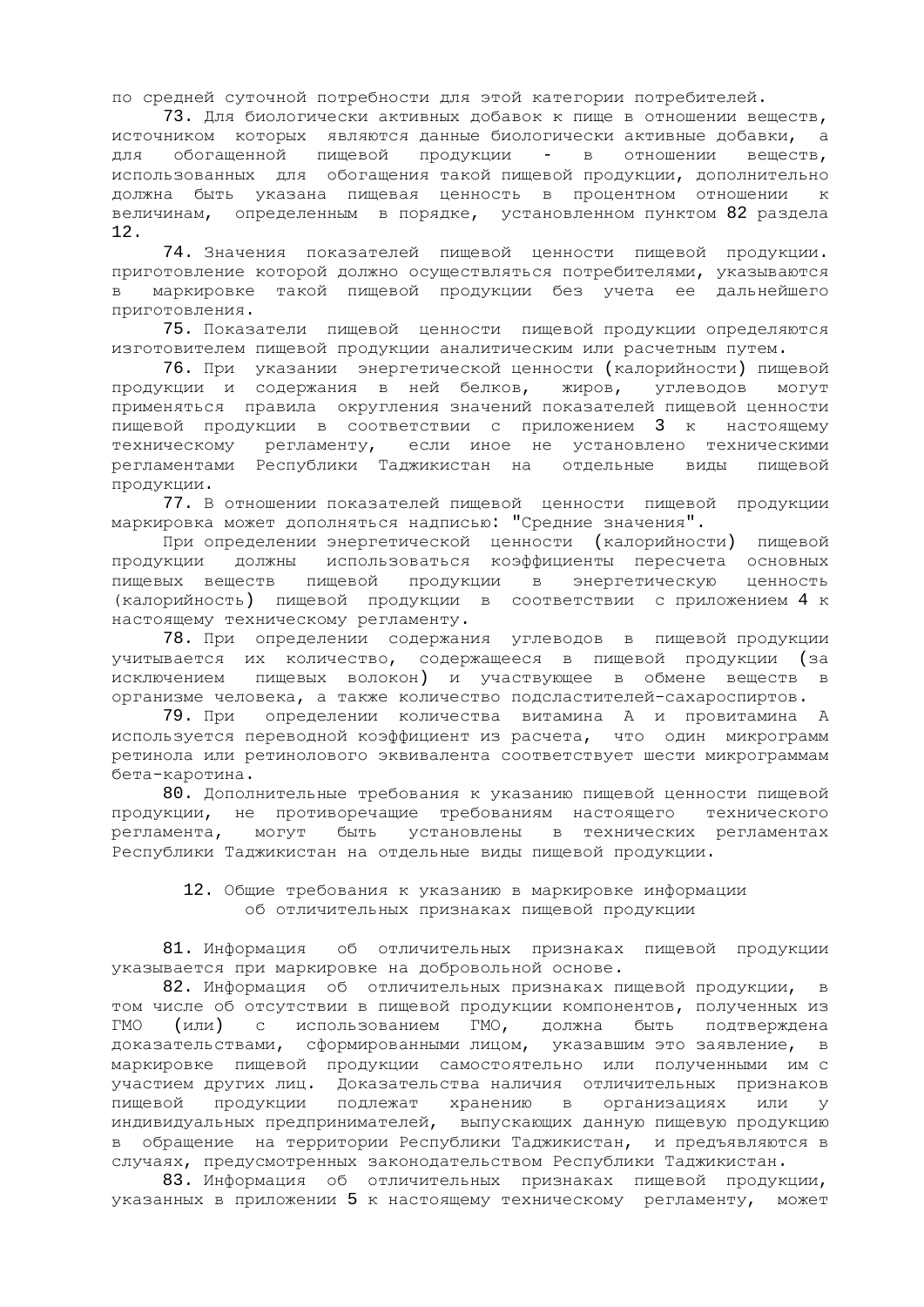быть использована только при соблюдении условий, приведенных в этом приложении, если иное не установлено техническими регламентами Республики Таджикистан на отдельные виды пищевой продукции. Не указанная в приложении 5 к настоящему техническому регламенту информация об отличительных признаках пищевой продукции может быть использована в маркировке пищевой продукции при соблюдении требований пункта 82 настоящего раздела или требований, установленных техническими регламентами Республики Таджикистан на отдельные виды пищевой продукции.

84. Информация об отличительных признаках пищевой продукции в части ее пищевой ценности должна сопровождаться указанием в маркировке пищевой продукции количества соответствующих пищевых веществ, определяющих пищевую ценность пищевой продукции.

## 13. Требования к указанию в маркировке сведений о наличии в пищевой продукции компонентов, полученных с применением генно-модифицированных организмов

85. Для пищевой продукции, полученной с применением ГМО, в том числе не содержащей дезоксирибонуклеиновую кислоту (ДНК) и белок, должна быть приведена информация: генетически модифицированная продукция" или "продукция, полученная из тенномодифицированных организмов", или "продукция содержит компоненты генно-модифицированных организмов".

В случае, если изготовитель при производстве пищевой продукции не использовал генно-модифицированные организмы, содержание в пищевой продукции 0,9 процентов и менее ГМО является случайной или технически неустранимой примесью, и такая пищевая продукция не относится к пищевой продукции, содержащей ГМО. При маркировке такой пищевой продукции сведения о наличии ГМО не указывается.

86. Для пищевой продукции, полученной из генномодифицированных микроорганизмов (бактерий, дрожжей и мицелиальных грибов, генетический материал которых изменен с применением методов генной инженерии) (далее - ГММ) или с их использованием, обязательна информация:

- для содержащих живые ГММ - "Продукт содержит живые тенномодифицированные микроорганизмы";

- для содержащих нежизнеспособные ГММ - "Продукт получен с использованием генно-модифицированных микроорганизмов";

- для освобожденных от технологических ГММ или для полученных с использованием компонентов, освобожденных от ГММ - "Продукт содержит компоненты, полученные с использованием генномодифицированных микроорганизмов".

87. В маркировке пищевой продукции сведения о наличии ГМО не указываются в отношении использованных технологических вспомогательных средств, изготовленных из или с использованием ГМО.

#### 14. Требования к способам доведения маркировки

88. Маркировка пищевой продукции, предусмотренная пунктом 5 раздела 3 и пунктом 10 раздела 4, должна быть понятной, легкочитаемой, достоверной и не вводить в заблуждение потребителей (приобретателей), при этом надписи, знаки, символы должны быть контрастными фону, на который нанесена маркировка. Способ нанесения маркировки должен обеспечивать ее сохранность в течение всего срока годности пищевой продукции при соблюдении установленных изготовителем условий хранения.

89. Сведения, предусмотренные абзацами 1,4-6 пункта 5 раздела 3 и пунктом 35 раздела 6, должны наноситься на потребительскую упаковку и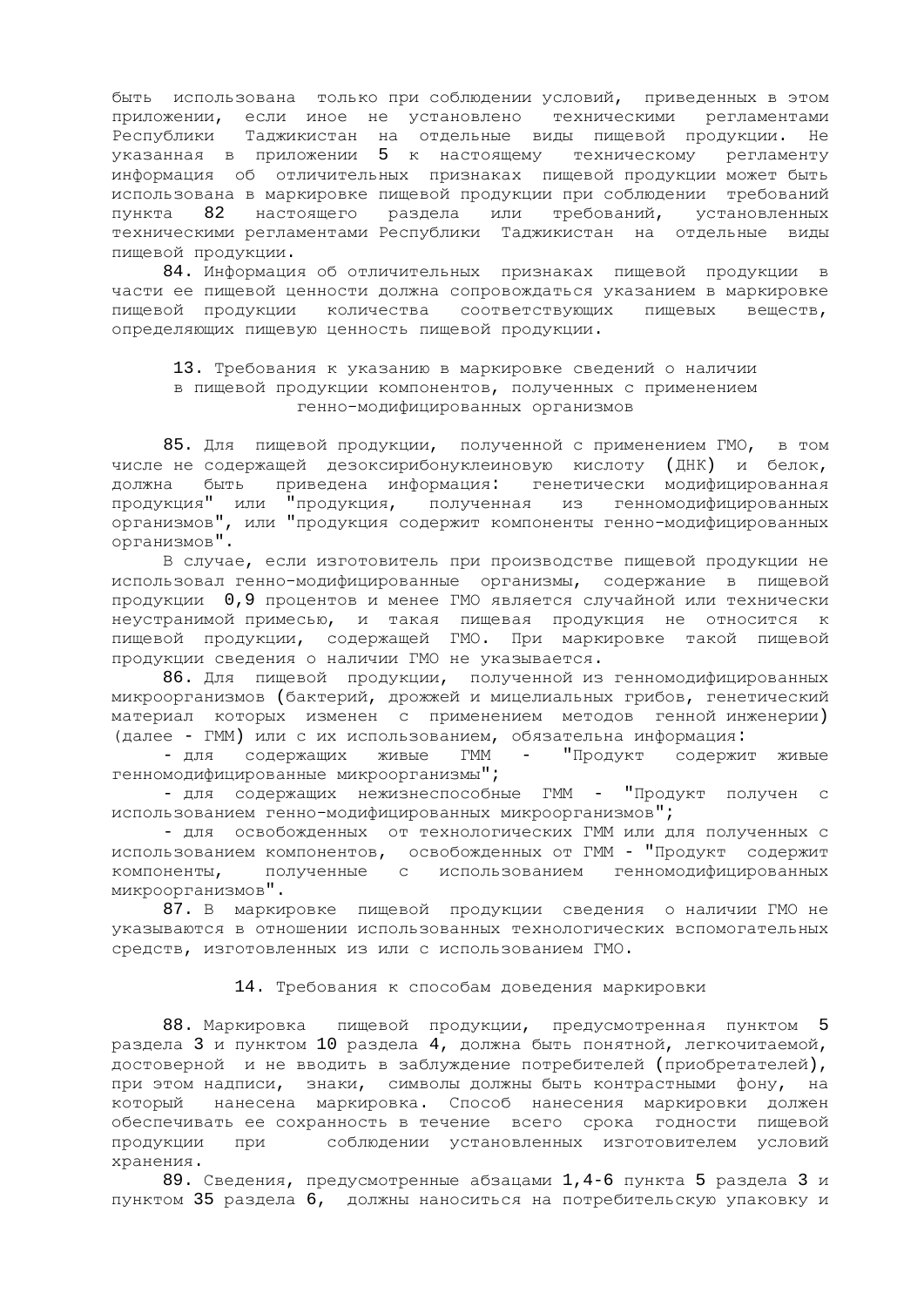(или) на этикетку, удаление которой с потребительской упаковки затруднено.

90. Сведения, предусмотренные подпунктами 2,-3, 7-10 пункта 5 раздела 3, должны наноситься на потребительскую упаковку и (или) на этикетку, и (или) листок-вкладыш, и (или) на листок-вкладыш, помещаемый в каждую упаковочную единицу либо прилагаемый к каждой упаковочной единице.

91. В случае, если площадь большей стороны потребительской упаковки пищевой продукции не превышает 10 квадратных сантиметров, сведения, предусмотренные пунктом 5 (за исключением сведений, предусмотренных пунктом 35 раздела 6) и абзацами 3, 7 - 10 пункта 5 раздела 3, должны наноситься на потребительскую упаковку и (или) на этикетку, и (или) листок-вкладыш, помещаемый в каждую потребительскую упаковку, или в каждую транспортную упаковку, либо прилагаемый к каждой потребительской упаковке или к каждой транспортной упаковке.

92. При фасовании пищевой продукции организациями розничной торговли в отсутствии потребителя на потребительской упаковке или на прикрепленной к ней этикетке должны быть указаны наименование пищевой продукции, дата ее изготовления, срок ее годности и условия хранения. Иные сведения, предусмотренные пунктом 5 раздела 3 и пунктом 35 раздела б, доводятся до потребителя любым способом, обеспечивающим возможность обоснованного выбора этой пищевой продукции (в том числе путем нанесения на потребительскую упаковку и (или) этикетку, и (или) на листок-вкладыш, помещаемый в каждую упаковочную единицу или прилагаемый к каждой упаковочной единице продукции).

93. Сведения, предусмотренные пунктом 5 раздела 3 и пунктом 35 раздела 6, в отношении пищевой продукции, помещенной непосредственно в транспортную упаковку, а также пищевой продукции, фасование которой осуществляется организациями розничной торговли в присутствии потребителя, доводятся до потребителя любым способом, обеспечивающим возможность обоснованного выбора этой пищевой продукции.

94. Маркировка пищевой продукции, помещенной непосредственно в транспортную упаковку, предусмотренная разделом 4, должна наноситься на транспортную упаковку, и (или) на этикетку, и (или) листок-вкладыш, помещаемый в каждую транспортную упаковку или прилагаемый к каждой транспортной упаковке, либо содержаться в документах, сопровождающих пищевую продукцию.

95. Маркировка пищевой продукции не должна содержать изображение пищевой продукции, которая не содержится в потребительской упаковке или не была использована при производстве пищевой продукции или компонентов пищевой продукции, находящейся в потребительской упаковке, или вкус и (или) аромат которой не имитируются компонентами, входящими в состав пищевой продукции, находящейся в потребительской упаковке, за исключением случаев, предусмотренных пунктом 82 раздела 12.

96. Маркировка пищевой продукции, нанесенная в виде изображения блюда, при приготовлении которого применяется эта пищевая продукция, должна сопровождаться словами "вариант приготовленного блюда" или аналогичными по смыслу словами.

## 15. Обеспечение соответствия требований к пищевой продукции в части ее маркировки

97. Соответствие маркировки пищевой продукции настоящему техническому регламенту обеспечивается выполнением его требований к маркировке непосредственно и выполнением требований технических регламентов Республики Таджикистан на отдельные виды пищевой продукции, устанавливающих дополнительные требования к ее маркировке.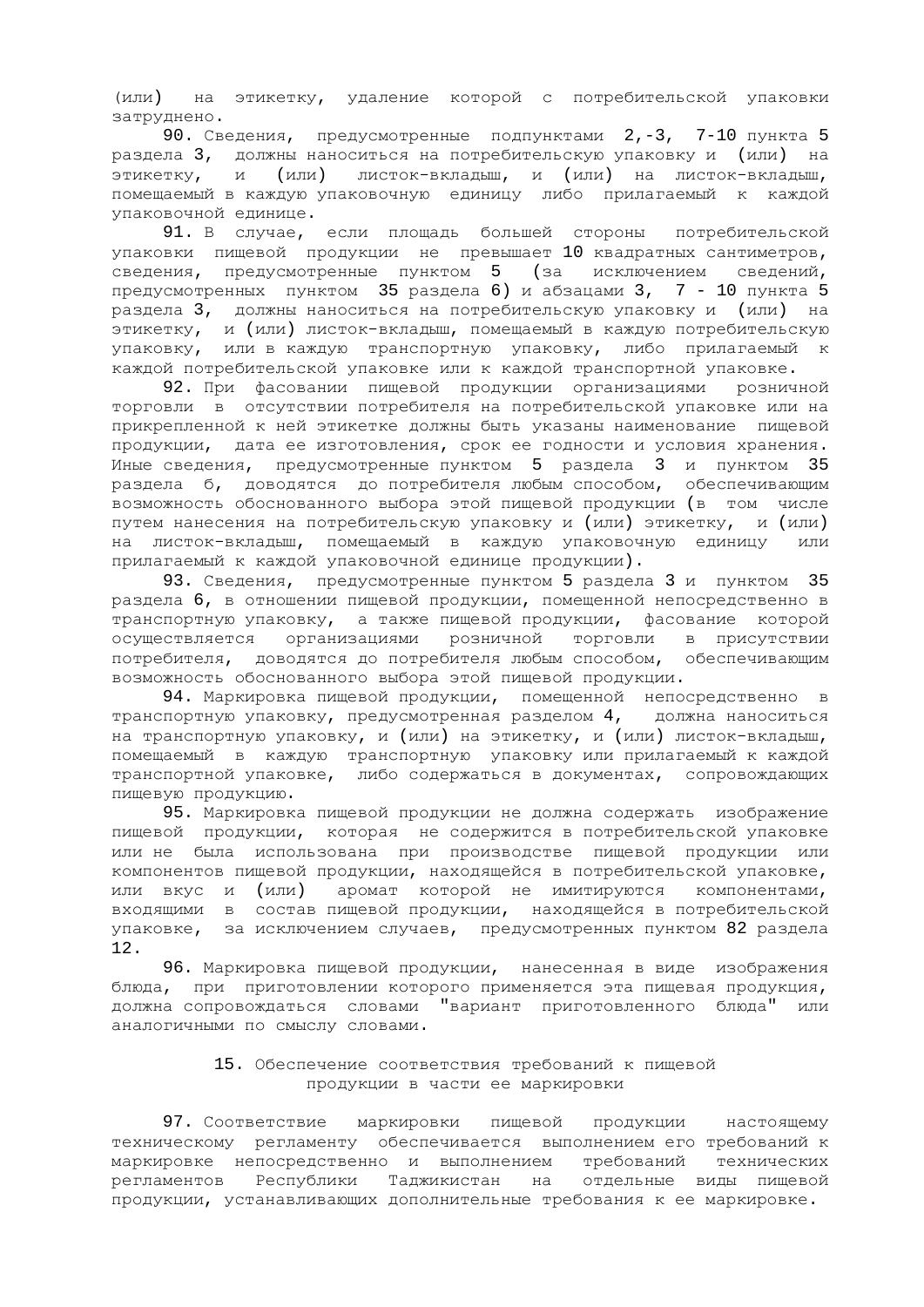# 16. Ответственность за несоблюдение требований настоящего технического регламента

98. Физические и юридические лица за несоблюдение требований настоящего технического регламента привлекаются к ответственности в порядке, установленном законодательством Республики Таджикистан.

## 17. Государственный контроль и надзор за соблюдением требований настоящего технического регламента

99. Государственный контроль и надзор за соблюдением требований настоящего технического регламента проводится в порядке установленном законодательством Республики Таджикистан.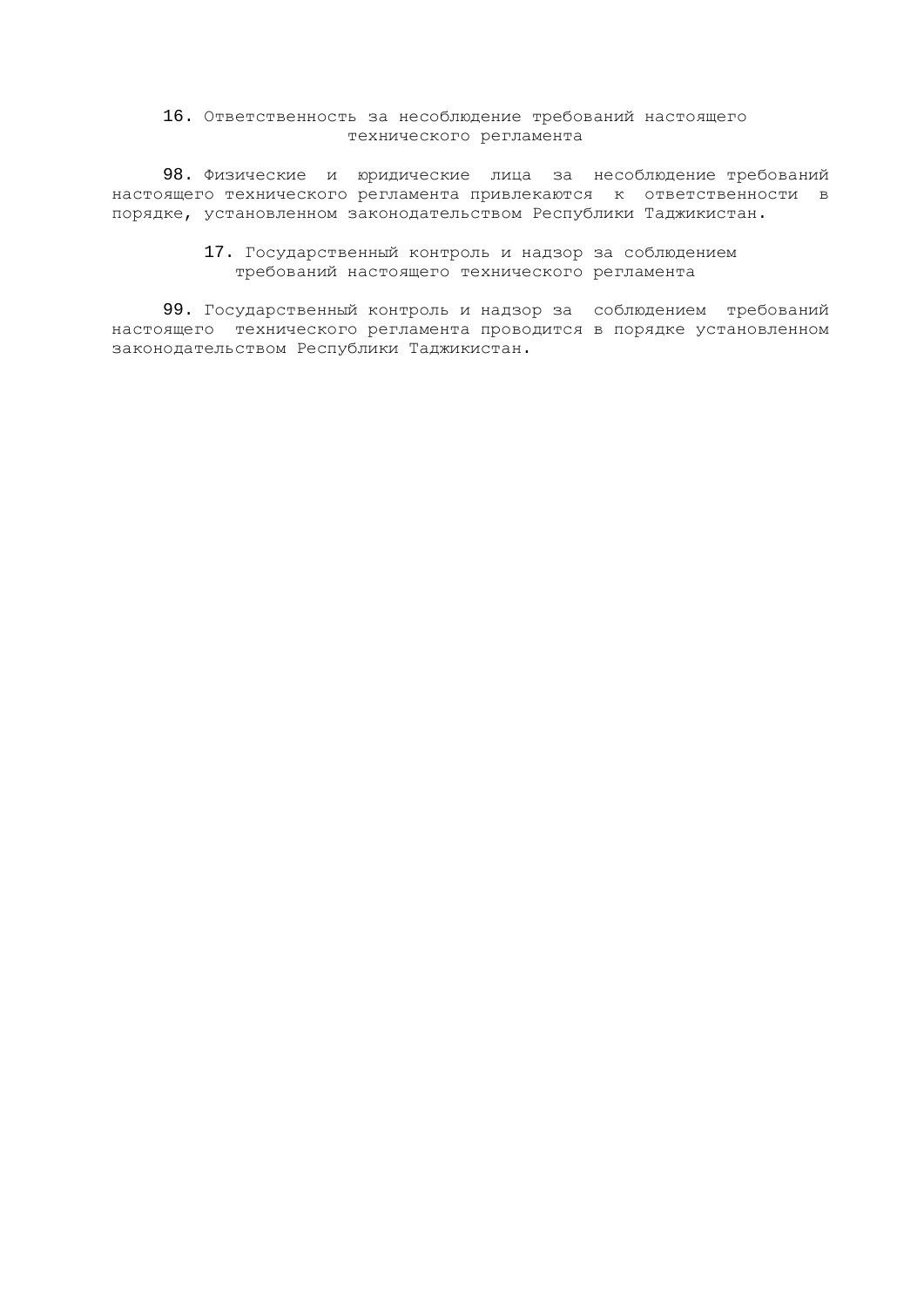Приложение 1 ъ<br>к Техническому регламенту Республики Таджикистан "Маркировка пищевых продуктов"

Виды

компонентов, наименование которых могут замениться наименованиями видов пищевой продукции

| Виды компонентов                                                                                        | Наименования видов пищевой<br>продукции                                                                                              |
|---------------------------------------------------------------------------------------------------------|--------------------------------------------------------------------------------------------------------------------------------------|
| 1                                                                                                       | 2                                                                                                                                    |
| Масла или жиры рафинированные                                                                           | Масло и жир с указанием происхожде-<br>ния: растительное или растительный<br>либо животное или животный                              |
| Иасло какао прессованное<br>экстракционное или рафиниро-<br>ванное                                      | Масло какао                                                                                                                          |
| Смеси фруктов, массовая доля<br>которых составляет не более 10<br>лроцентов пищевой продукции           | Фрукты                                                                                                                               |
| Смеси ягод, составляющие не<br> более 10 процентов массовой доли<br>лищевой продукции                   | Ягоды                                                                                                                                |
| Фрукты засахаренные, составляющие   Цукаты<br>не более 10 процентов массовой<br> доли пищевой продукции |                                                                                                                                      |
| Смеси овощей, составляющие<br>не<br> более 10 процентов массовой доли<br>лищевой продукции              | Овощи                                                                                                                                |
| Мед натуральный любых видов                                                                             | Мед                                                                                                                                  |
| зерна                                                                                                   | Смеси муки из двух и более видов Мука с указанием видов зерна, из<br>которых она произведена, в порядке<br>убывания их массовой доли |
| Крахмалы и крахмалы, модифици-<br>  рованные физическими средствами<br> или ферментами<br>------------- | Крахмал                                                                                                                              |
| Рыба всех видов<br>________________                                                                     | Рыба                                                                                                                                 |
| Поваренная пищевая соль (хлорид<br> натрия)                                                             | Соль                                                                                                                                 |
| Сыр или смесь сыров                                                                                     | Сыр                                                                                                                                  |
| Молочный белок, казенны, казеи-<br> наты, сывороточный белок и их                                       | Молочный белок                                                                                                                       |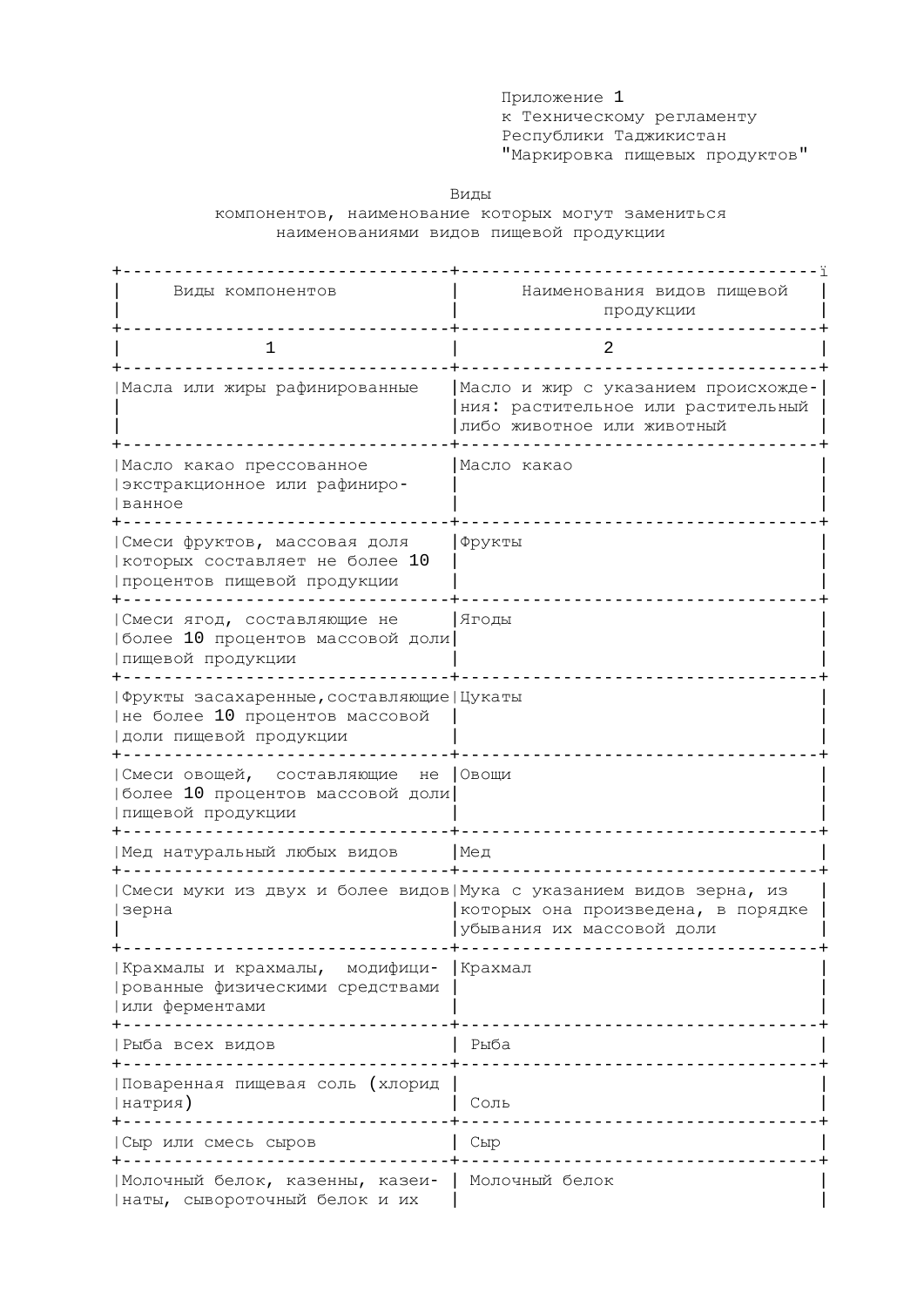| смеси                                                                       |                              |
|-----------------------------------------------------------------------------|------------------------------|
| Пряности, составляющие не более<br>2% массовой доли пищевой<br>продукции    | Пряности или смеси пряностей |
| Специи, составляющие не более 2%<br>массовой доли пищевой продукции         | Специи или смеси специй      |
| Исходные вещества, используемые<br> для производства жевательной<br>резинки | Основа резиновая             |
| Сахароза всех видов                                                         | Caxap                        |
| Глюкоза безводная или моно-<br>  гидратная                                  | Глюкоза                      |
| Патока всех видов                                                           | Патока или глюкозный сироп   |
| Виноградные вина                                                            | Вино                         |
| Крупы всех видов                                                            | Крупа                        |
| Соевый белок (изоляты,<br>  концентраты )                                   | Соевый белок                 |
| Продукты яичные всех видов                                                  | Продукты яичные              |
|                                                                             |                              |

<\*> Дополнительно указывают происхождение, например -картофельный.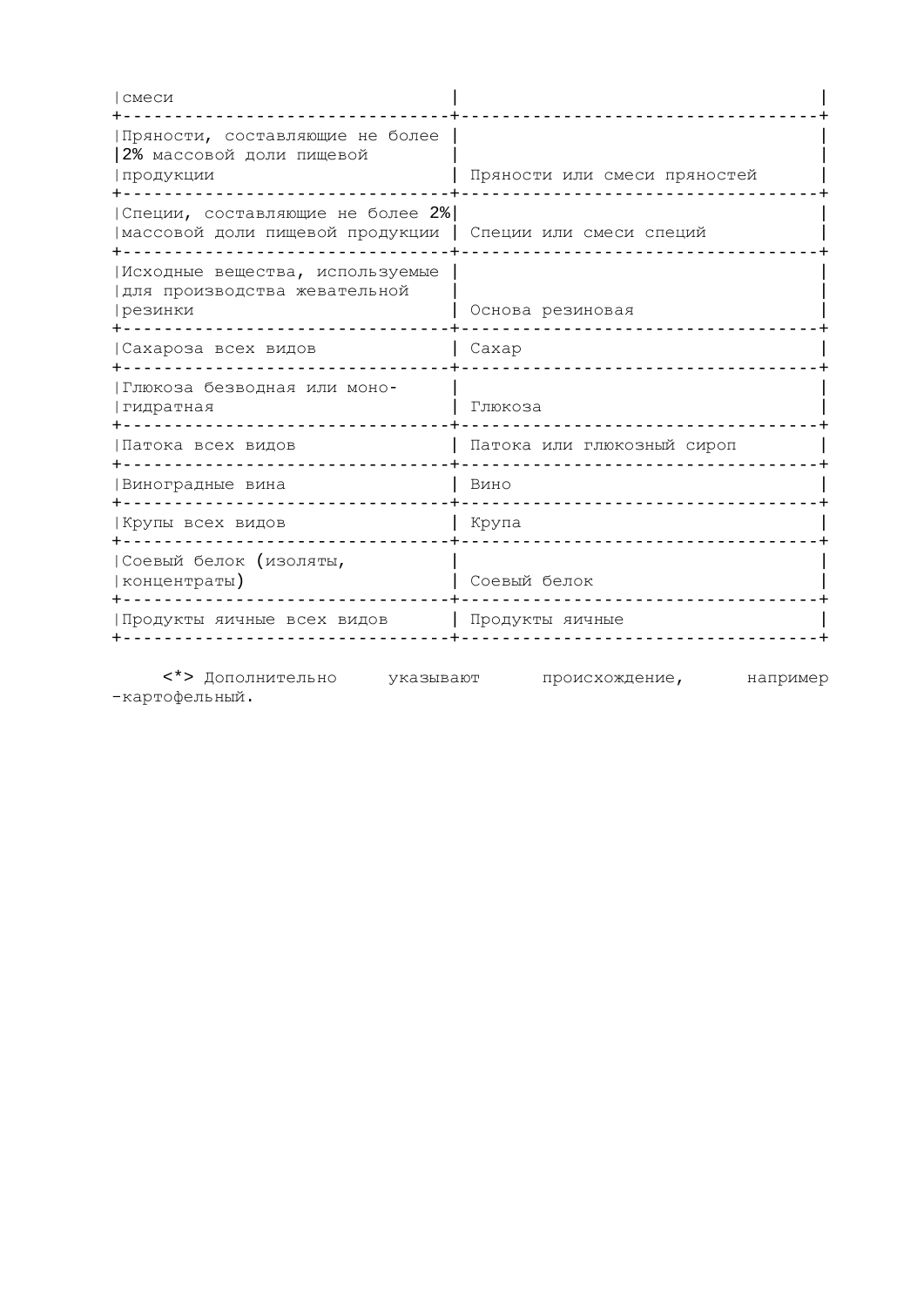Приложение 2 к Техническому регламенту Республики Таджикистан "Маркировка пищевых продуктов"

# Средняя суточная потребность в основных пищевых веществ и энергии для нанесения маркировки пищевой продукции

| Основные пищевые вещества                                   | Рекомендуемый уровень суточного<br>потребления |  |
|-------------------------------------------------------------|------------------------------------------------|--|
| Энергетическая ценность, кДж/ккал                           | 10 467/2 500                                   |  |
| Белки, г                                                    | 75                                             |  |
| Жиры, г в том числе полиненасы-<br>иенные жирные кислоты, г | 83<br>11                                       |  |
| Усвояемые углеводы, г, в том числе<br>  сахар (сахароза), г | 365<br>65                                      |  |
| Пищевые волокна, г                                          | 30                                             |  |
| Иинеральные вещества:                                       |                                                |  |
| Кальций, мг                                                 | 1000                                           |  |
| Фосфор, мг                                                  | 800                                            |  |
| Железо, мг<br>+-------                                      | 14                                             |  |
| Магний, мг<br>$+ - - - - - - -$                             | 400                                            |  |
| Цинк, мг                                                    | 15                                             |  |
| Иод, мкг                                                    | 150                                            |  |
| Калий, мг                                                   | 3500                                           |  |
| Селен, мг                                                   | 0,07                                           |  |
| Витамины:                                                   |                                                |  |
| Витамин А, мкг                                              | 800                                            |  |
| Витамин D, мкг<br>$- - - -$                                 | $5^{+1}$ **"                                   |  |
| Витамин Е, мг                                               | 10                                             |  |
| Витамин С, мг                                               | 60                                             |  |
| Тиамин, мг                                                  | 1,4                                            |  |
| Рибофлавин, мг                                              | 1,6                                            |  |
| Ниацин, мг                                                  | 18                                             |  |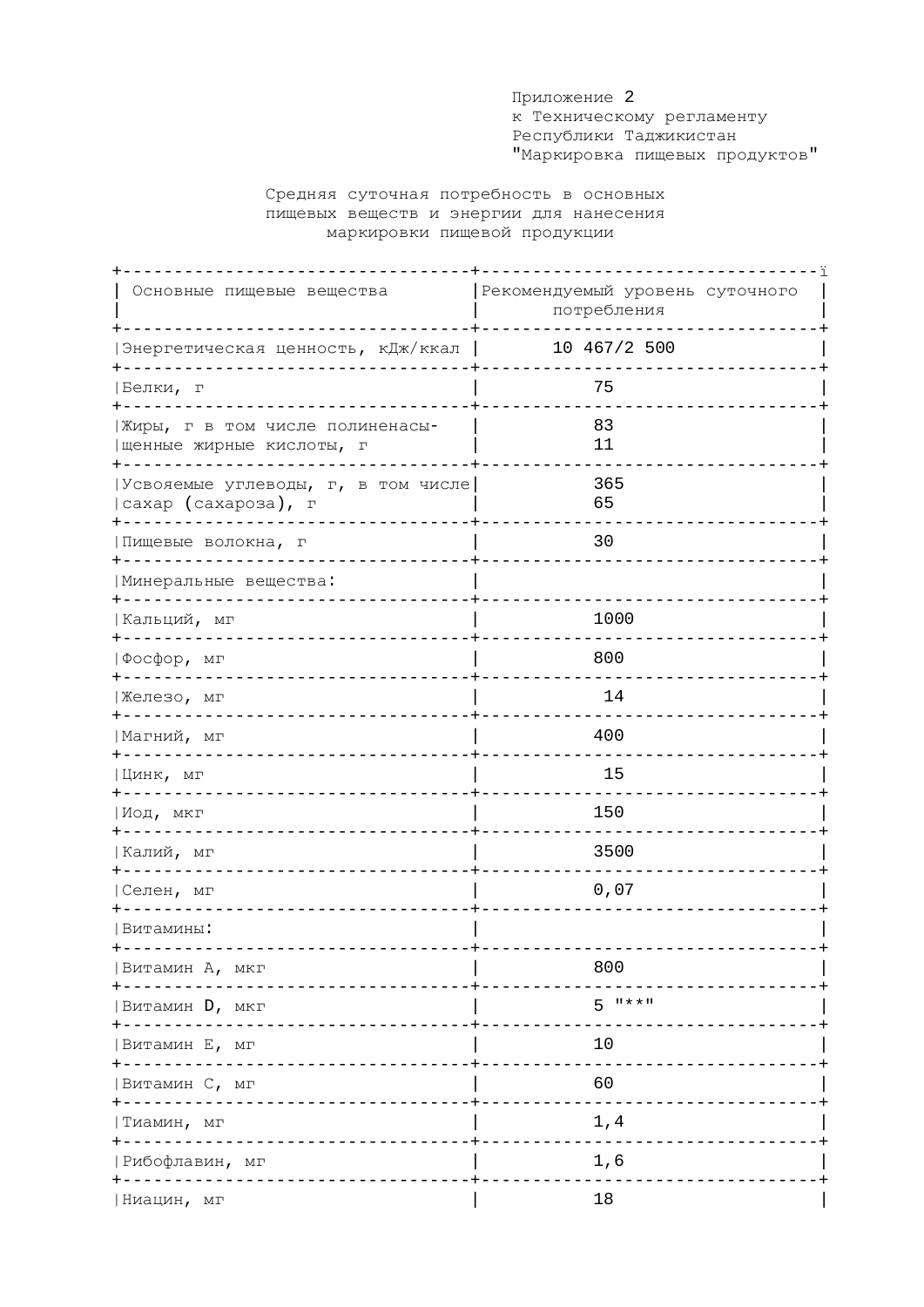| Витамин Вб, мг                    | --------+------------ |
|-----------------------------------|-----------------------|
| -------------<br> Фолацин, мкг    | 200                   |
| ------------<br> Витамин В12, мкг |                       |
| Биотин, мг                        | 0,05                  |
| Пантотеновая кислота, мг          |                       |

<\*> При указании энергетической ценности в джоулях для пересчета применяется соотношение 1 кал равна 4,1868 Дж (точно).

<\*\*> 5 мкг холекальциферола - 200 ME витамина D.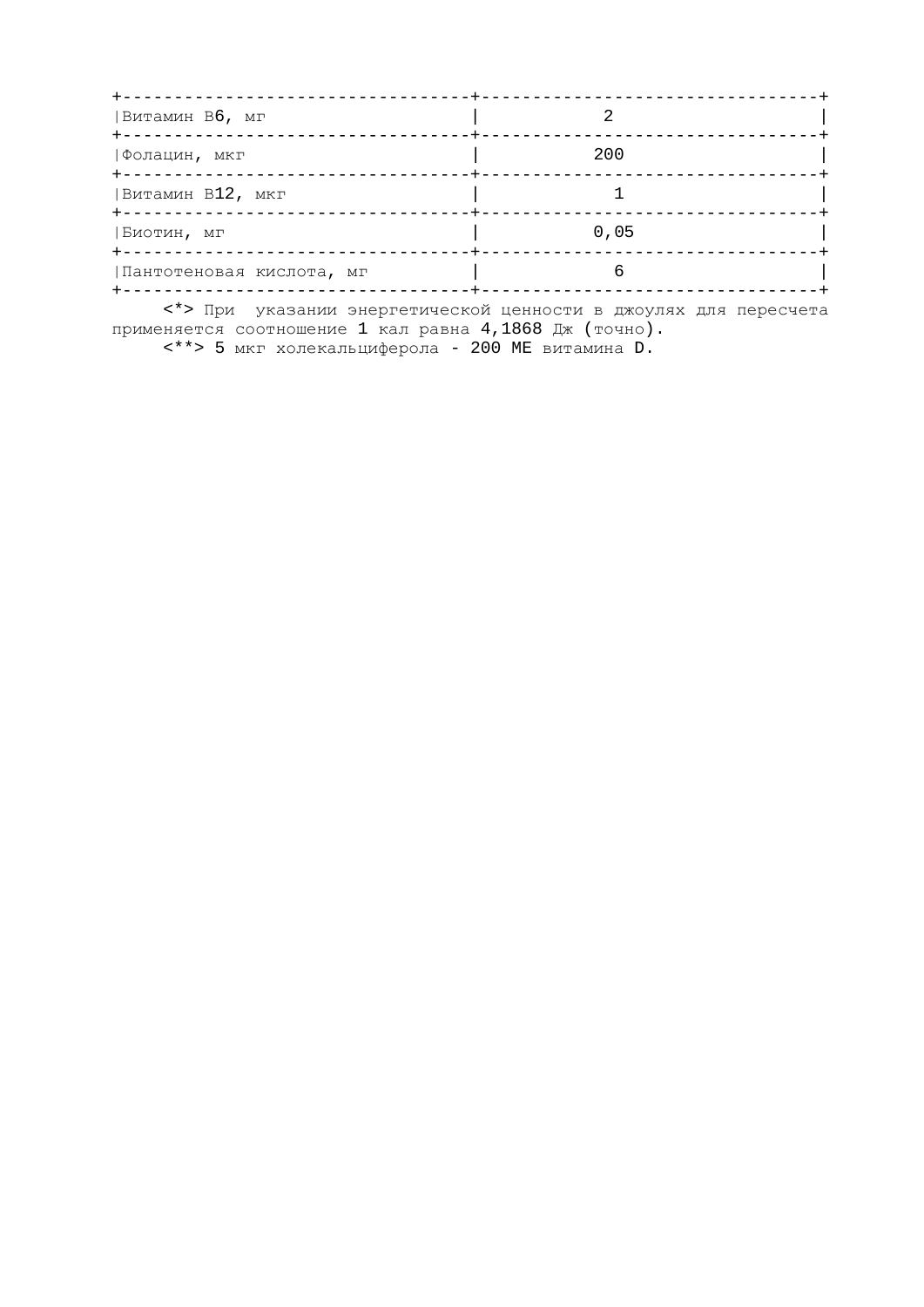Приложение 3 к Техническому регламенту Республики Таджикистан "Маркировка пищевых продуктов"

# Правила округления значений энергетической ценности пищевой продукции

| Энергетическая ценность<br>(калорийность), кДж/ккал | Правила округления или указания            |
|-----------------------------------------------------|--------------------------------------------|
| Менее 1                                             | Указывается: "І"                           |
| От 1 до 5 включительно                              | До ближайшего целого числа                 |
| От 5 до 100 включительно                            | До ближайшего целого числа,<br>кратного 5  |
| Свыше 100                                           | До ближайшего целого числа,<br>кратного 10 |

## Правила округления значений количества белков, жиров, углеводов пищевой продукции

Таблица 2

| Количество белков, жиров,<br>УГЛЕВОДОВ, Г | Правило округления и/или указания                                  |
|-------------------------------------------|--------------------------------------------------------------------|
| Менее $0,5$                               | Указывается значение до первого<br>десятичного знака после запятой |
| От 0,5 до 10 включительно                 | До ближайшего значения, кратного<br>$0,5$ r                        |
| $ C$ B $E$ Ille 10                        | До ближайшего целого числа,<br>кратного 1 г.                       |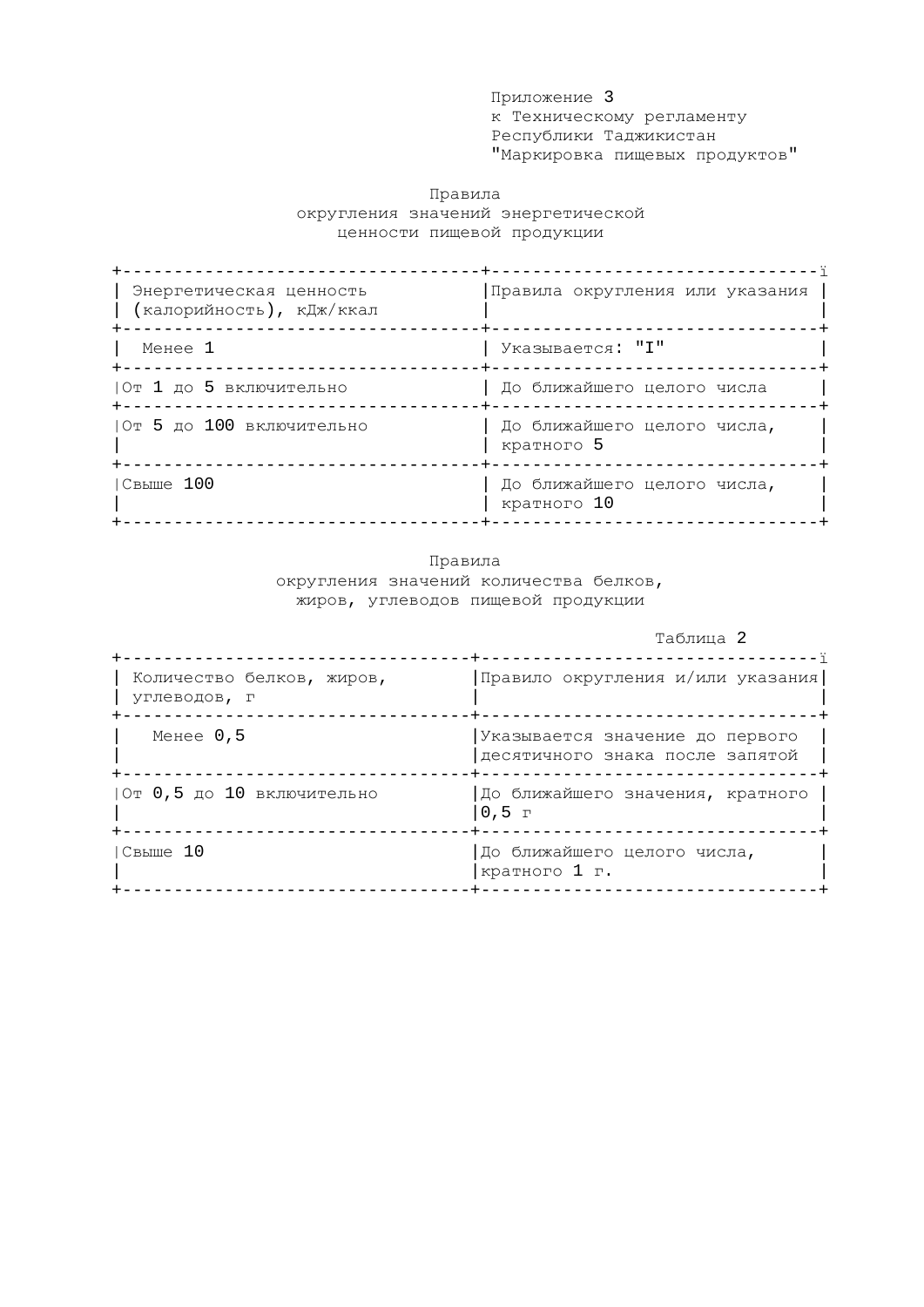Приложение 4 к Техническому регламенту Республики Таджикистан "Маркировка пищевых продуктов"

## Коэффициенты пересчета энергетической ценности основных пищевых веществ пищевой продукции

Энергетическую ценность, о которой необходимо заявлять, рассчитывают, используя следующие коэффициенты пересчета:

| Основные пищевые вещества пищевой  <br>  продукции<br>--------------------        | Коэффициенты пересчета |
|-----------------------------------------------------------------------------------|------------------------|
| Белки                                                                             | 4 ккал/г- 17 кДж/г     |
| Углеводы, в том числе моно- и<br> дисахариды (за исключением саха-<br> роспиртов) | 4 ккал/г- 17 кДж/г     |
| Сахароспирты (за исключением<br> эритрита)                                        | 2,4 ккал/г - 10 кДж/г  |
| Эритрит<br>----------------------                                                 | $\Omega$               |
| Жиры, жирные кислоты<br>---------------                                           | 9 ккал/г - 37 кДж/г    |
| Органические кислоты<br>------------------                                        | 3 ккал/г - 13 кДж/г    |
| Салатрим<br>----------------                                                      | 6 ккал/г - 25 к Дж/г   |
| Этанол<br>--------------                                                          | 7 ккал/г - 29 кДж/г    |
| Пищевые волокна                                                                   | 2 ккал/г - 8 кДж/г     |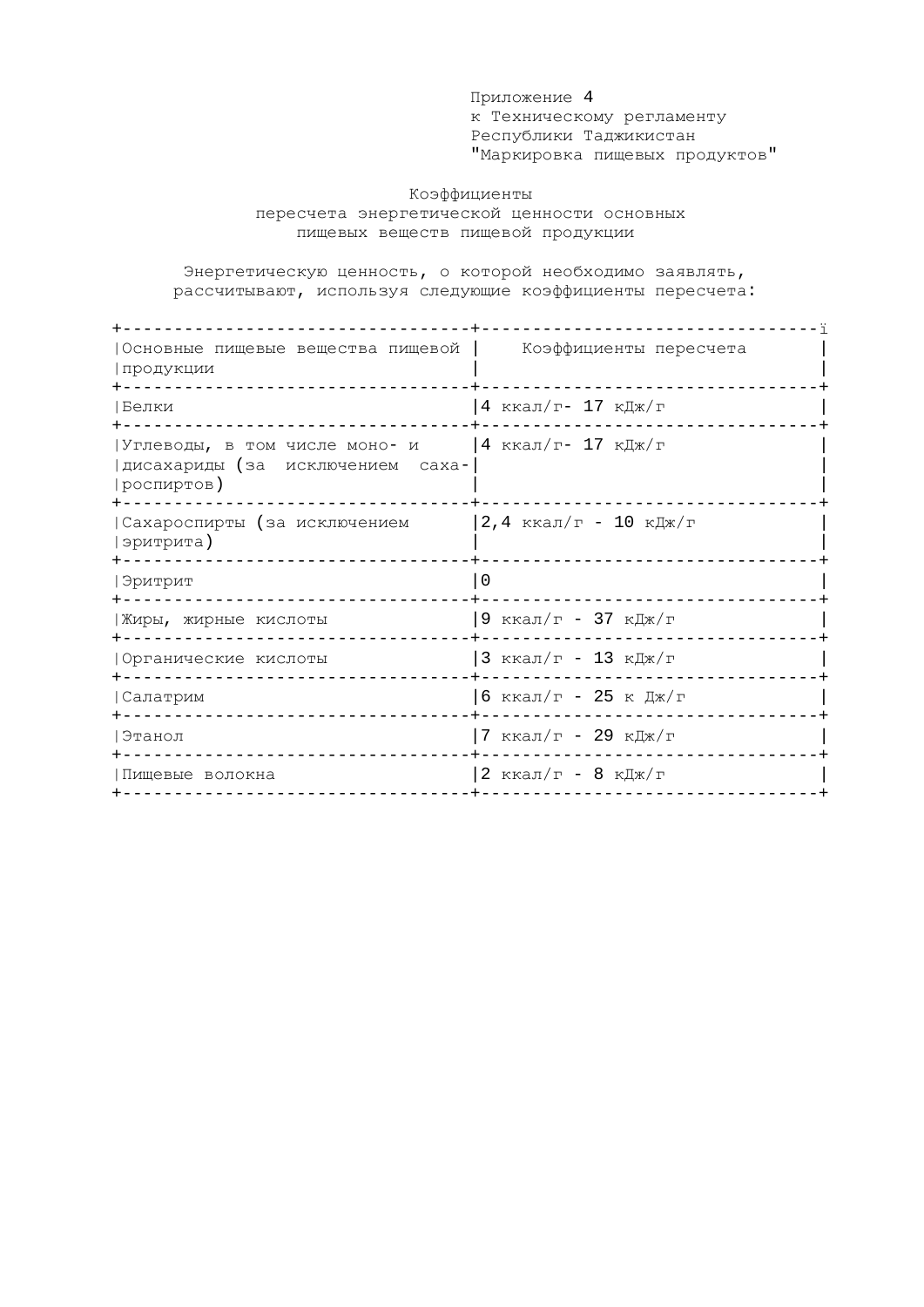Приложение 5 к Техническому регламенту Республики Таджикистан "Маркировка пищевых продуктов"

## Условия

при использовании в маркировке пищевой продукции информации об отличительных признаках пищевой продукции

| Показатель пищевой   Информация<br>ценности<br>ИЛИ<br>компонент | отличительные<br>признаки<br>пищевой<br>продукции | Условие, соблюдение которого<br>является обязательным при<br>использовании в маркировке<br>пищевой продукции информации<br>об отличительных<br>признаках<br>пищевой, продукции                                                                                                                                                                                                                                                                 |
|-----------------------------------------------------------------|---------------------------------------------------|------------------------------------------------------------------------------------------------------------------------------------------------------------------------------------------------------------------------------------------------------------------------------------------------------------------------------------------------------------------------------------------------------------------------------------------------|
| $\mathbf 1$                                                     | $\overline{a}$                                    | 3                                                                                                                                                                                                                                                                                                                                                                                                                                              |
| Энергетическая<br>ценность<br>(калорийность)                    | Пониженная                                        | Энергетическая ценность (калорий-<br>ность) снижена не менее чем на 30<br>относительно<br>процентов<br>энерге-<br>тической ценности (калорийности)<br>аналогичной пищевой продукции                                                                                                                                                                                                                                                            |
| Энергетическая<br>ценность<br>(калорийность)                    | Низкая                                            | Энергетическая ценность (калорий-<br>более 40<br>ность)<br>составляет<br>He<br>ккал (170 кДж) на 100 г. для<br>твердой пищевой продукции или для<br>жидкостей не более 20 ккал<br>(80 кДж) на 100 мл. Для замени-<br>телей сахара, применяемых<br>непосредственно в пищу, энергети-<br>ческая ценность (калорийность)<br>составляет не более 4 ккал<br>(17 кДж) порция с эквивалентными<br>подслащивающими свойствами, равными<br>бг. сахарозы |
| Энергетическая<br>ценность<br>(калорийность)                    | Отсутствует<br>(6e <sub>3</sub> )                 | Энергетическая ценность (калорий-<br>ность) составляет не более 4 ккал<br>(17 кДж) на 100 мл. Для заменителей<br>сахара. применяемых непосредствен-<br>но в пищу, энергетическая ценность<br>(калорийность) составляет не более<br>0,4 ккал (1,7 кДж) / порция с<br>эквивалентными подслащивающими<br>свойствами, равными бг. сахарозы                                                                                                         |
| Белок                                                           | Источник                                          | Белок обеспечивает не менее 12<br>процентов энергетической ценности<br>(калорийности) пищевой продукции<br>при условии, что количество белка<br>на 100 г. для твердых продуктов<br>или для жидкостей на 100 мл<br>составляет не менее 5 процентов<br>суточной потребности в белке                                                                                                                                                              |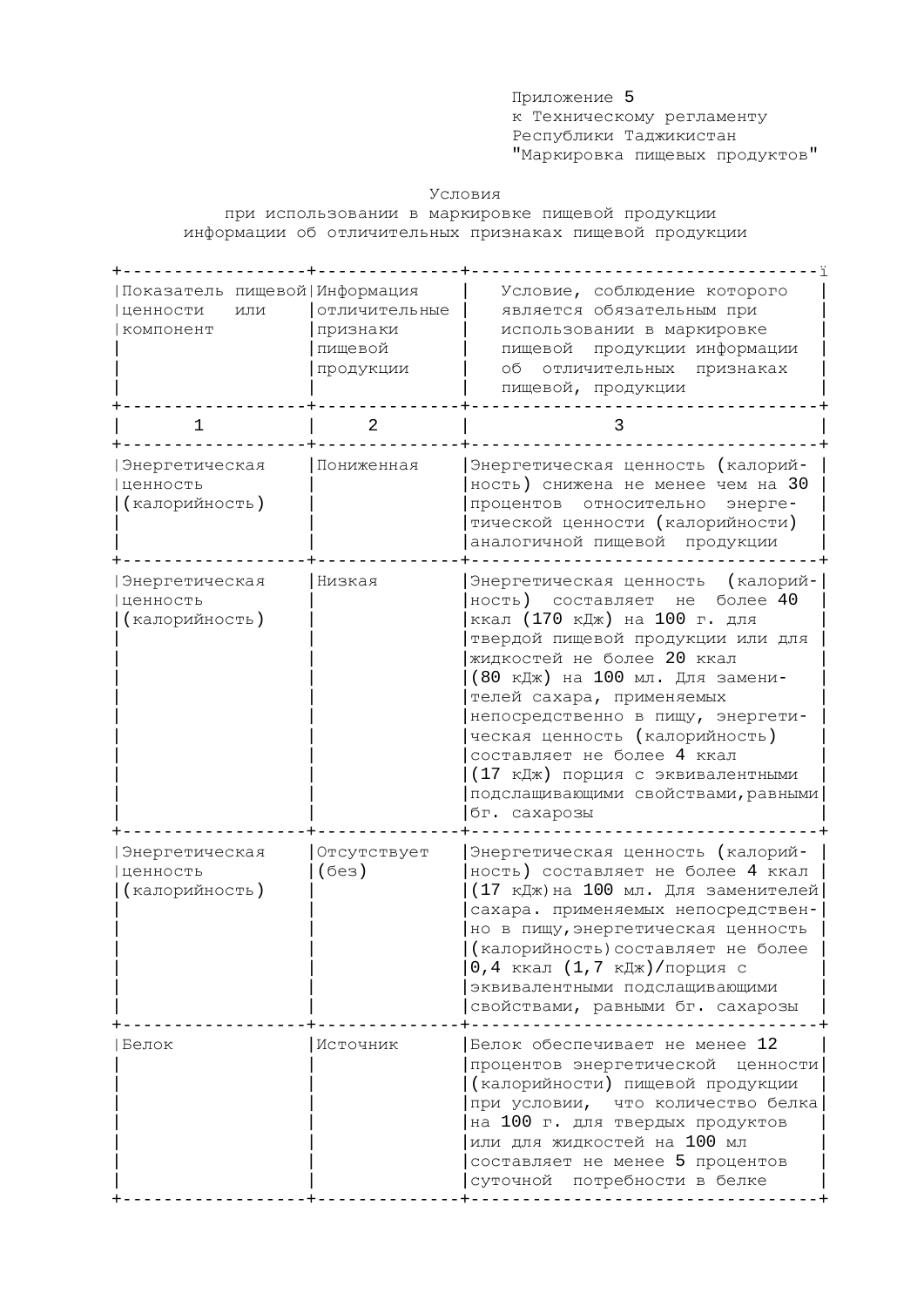| Белок                                     | Высокое<br>содержание                       | Белок обеспечивает не менее 20<br>процентов энергетической ценности<br>(калорийности) пищевой продукции                                                                                                                                                                                                                            |
|-------------------------------------------|---------------------------------------------|------------------------------------------------------------------------------------------------------------------------------------------------------------------------------------------------------------------------------------------------------------------------------------------------------------------------------------|
| Жир                                       | Низкое<br>содержание                        | Жир составляет не более 3 г.<br>на 100 г. для твердой пищевой<br>продукции или для жидкостей не<br>более 1,5 г. на 100 мл                                                                                                                                                                                                          |
| Жир                                       | Отсутствует<br>(6e3)                        | Жир составляет не более 0,5 г.<br>Для твердой пищевой продукции на<br>100 г или для жидкостей на 100 мл                                                                                                                                                                                                                            |
| Насыщенные<br>жирные кислоты              | Низкое<br>содержание                        | Сумма насыщенных жирных<br>кислот и трансжирных кислот в<br>пищевой продукции составляет<br>не более 1,5 г на 100 г для<br>твердой пищевой продукции или<br>для жидкостей 0.75 г./100 мл<br>и в любом случае сумма насы-<br>щенных жирных кислот и трансжирных<br>кислот должна обеспечивать не<br>более 10 процентов калорийности |
| Насыщенные<br>жирные кислоты              | Отсутствует<br>(6e3)                        | Сумма насыщенных жирных кислот<br>и трансжирных кислот в пищевой<br>продукции составляет не более<br>0.1 г. Насыщенных жиров на<br>100 г. для твердой пищевой<br>продукции или для жидкостей<br>на 100 мл                                                                                                                          |
| Caxapa<br>(сумма моно-<br>и дисахаридов)  | Отсутствуют<br>(6e3)                        | Сахара составляют не более<br>0,5 г на 100 г для твердой<br>пищевой продукции или для<br>жидкостей на 100 мл                                                                                                                                                                                                                       |
| Caxapa<br>(сумма моно-<br>и дисахаридов)  | Низкое<br>содержание                        | Сахара составляют не более 5 г.<br>на 100 г. для<br>твердой пищевой<br>продукции или для жидкостей<br>не более чем 2,5 г на 100 мл                                                                                                                                                                                                 |
| Caxapa<br>(сумма моно-<br>и дисахаридов)  | Без<br>добавления                           | При производстве пищевой продукции<br>в нее не добавлялись моно- и<br>дисахариды в качестве компонентов.<br>Если сахара присутствуют в пищевой<br>продукции по его природе, то в<br>маркировке должно быть также<br>следующее указание: Содержат<br>сахара природного (естественного)<br>происхождения                             |
| Caxapa<br>(сумма моно-<br> и дисахаридов) | Содержит<br>ТОЛЬКО<br>натуральные<br>caxapa | Наличие в составе пищевой<br>продукции только присущих ей<br>природных сахаров                                                                                                                                                                                                                                                     |
| Пищевые волокна                           | Источник                                    | Содержание пищевых волокон не                                                                                                                                                                                                                                                                                                      |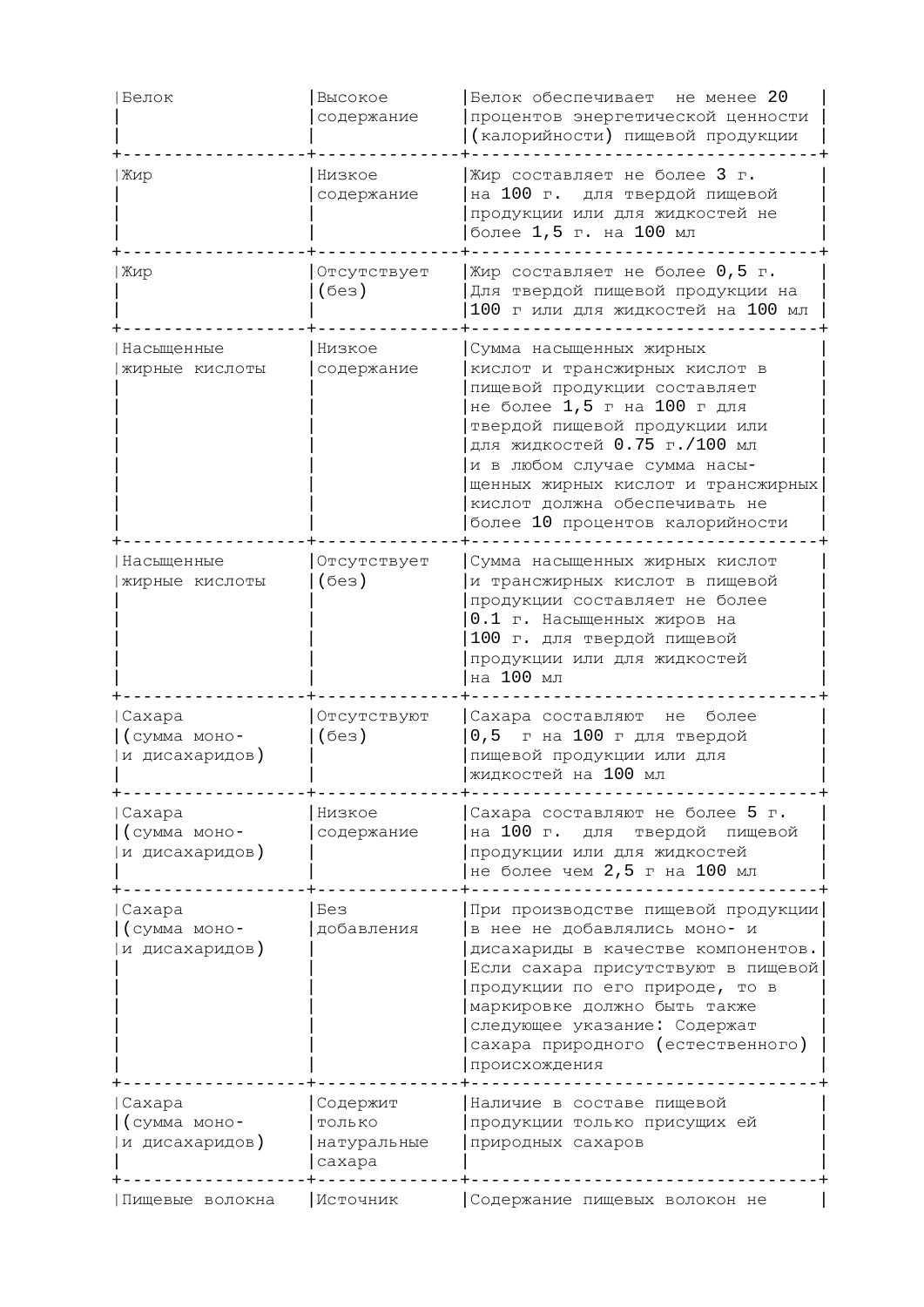|                                          |                                   | менее 3 г. на 100 г для твердой<br>пищевой продукции или для<br>жидкостей не менее 1,5 г. на<br>100 MJ                                                                                                                                                                                                                                           |
|------------------------------------------|-----------------------------------|--------------------------------------------------------------------------------------------------------------------------------------------------------------------------------------------------------------------------------------------------------------------------------------------------------------------------------------------------|
| Пищевые волокна                          | Высокое<br>содержание             | Содержание пищевых волокон<br>составляет не менее 6 г. на<br>100 г. для твердой пищевой<br>продукции или для жидкостей<br>не менее 3 г. на 100 мл                                                                                                                                                                                                |
| Витамины<br>И<br>минеральные<br>вещества | Источник                          | Витамины и минеральные вещества<br>составляют не менее 15 процентов<br>средней суточной потребности<br>взрослого человека в витаминах<br>и минеральных веществах на 100 г.<br>твердого пищевой продукции или<br>7,5 процентов для жидкостей на<br>100 мл либо на одну порцию                                                                     |
| Витамины<br>и минеральные<br>вещества    | Высокое<br>содержание             | Витамины и минеральные вещества<br>составляют не менее 30 процентов<br>средней суточной потребности<br>взрослого человека в витаминах<br>и минеральных веществах на 100 г.<br>для твердой пищевой продукции или<br>для жидкостей на 100 мл либо на<br>одну порцию                                                                                |
| Холестерин                               | Низкое<br>содержание              | Холестерин составляет не более<br>0.02 г.на 100 г. для твердой пище-<br>вой продукции или для<br>жидкостей<br>не более 0,01 г. На 100 мл при соб-<br>людении условия о содержании в<br>пищевой продукции не более 1.5 г<br>насыщенных жирных кислот на 100 г.<br>для твердой пищевой продукции или<br>для жидкостей не более 0,75 г<br>на 100 мл |
| Холестерин                               | Отсутствует<br>(6e <sub>3</sub> ) | Холестерин составляет не более<br>0.005 г. на. 100 г для твердой<br>пищевой продукции или для<br>жидкостей не более 0,005 г на<br>100 мл при соблюдении условия о<br>содержании в пищевой продукции<br>не более 1.5 г насыщенных жирных<br>кислот на 100 г. для твердой<br>пищевой продукции или для<br>жидкостей ке белее 0,75 г на<br>100 мл   |
| $Omera-3$<br>жирные кислоты              | Источник                          | Сумма омега-3 жирных кислот<br>составляет не менее 0,2 г. на<br>100 г. для твердой пищевой<br>продукции или для жидкостей на<br>100 мл, а для жиров и масел<br>растительных или животных сумма                                                                                                                                                   |